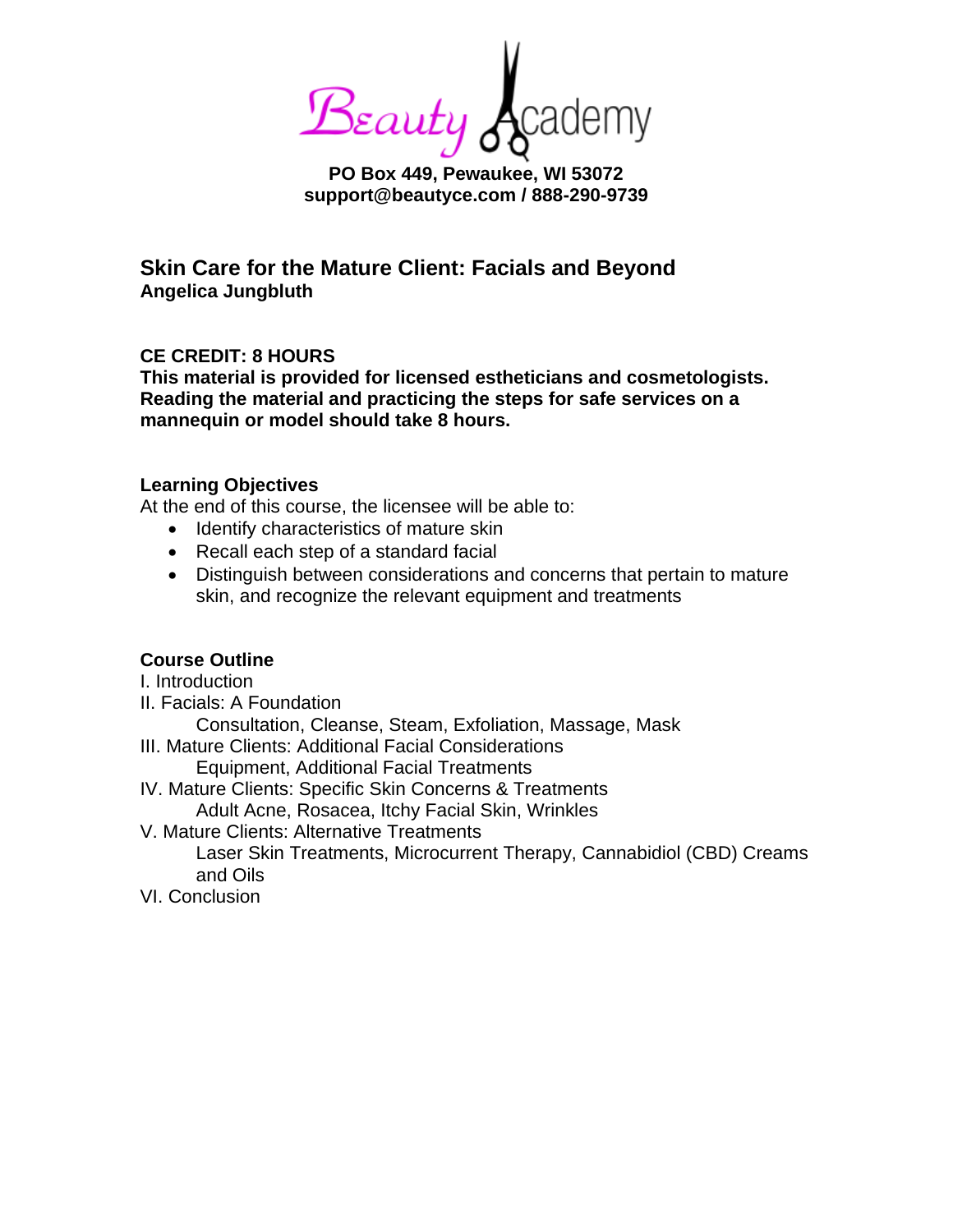### **Introduction**

To begin with, let's bust a myth: although it may be hard to believe, estheticians are not magicians! The aging process is natural and can't be reversed through miracle treatments. There is no way to give our mature clients their youthful skin back.

That said: we can absolutely do things to help our mature clients' skin look and feel better! While aging skin is one of the most complicated types of skin to treat, it can also be one of the most lucrative. But to be successful, you'll need advanced knowledge of skin science, as well as a grasp of available methods.

The process begins with understanding the characteristics of aging skin.

#### **The Skin: A Review**

As you know, the skin, with an area of about 20 square feet, is the body's largest organ. Together with its accessory structures (the hair and nails) it makes up the integumentary system.

It has 6 basic functions: sensation, secretion, absorption, regulation, protection, and excretion.

- 1. Sensation: nerve endings located in the dermis transport stimuli, permitting the experience of touch: heat/cold, pressure, pain, etc.
- 2. Secretion: sebum oils that, combined with perspiration, create the acid mantle – is produced by the skin
- 3. Absorption: the skin allows water, oxygen, and nutrients, as well as products such as body washes, lotions, etc. to pass through its pores into its tissues.
- 4. Regulation: the skin can release (via sweat from the sweat glands) or retain (by holding extra blood in its vessels) heat in response to external temperatures.
- 5. Protection: the body's first line of defense, skin protects it from bacteria, pollutants, and other harmful environmental influences.
- 6. Excretion: the skin releases wastes like toxins, perspiration, and salt through its sweat glands and pores.

The skin has 3 layers: the epidermis, the dermis, and the subcutaneous layer.

The epidermis is the outermost layer, and is often referred to as the cutis, cuticle, or scarfskin. It has four ("thin skin") or five ("thick skin") distinct layers. All of the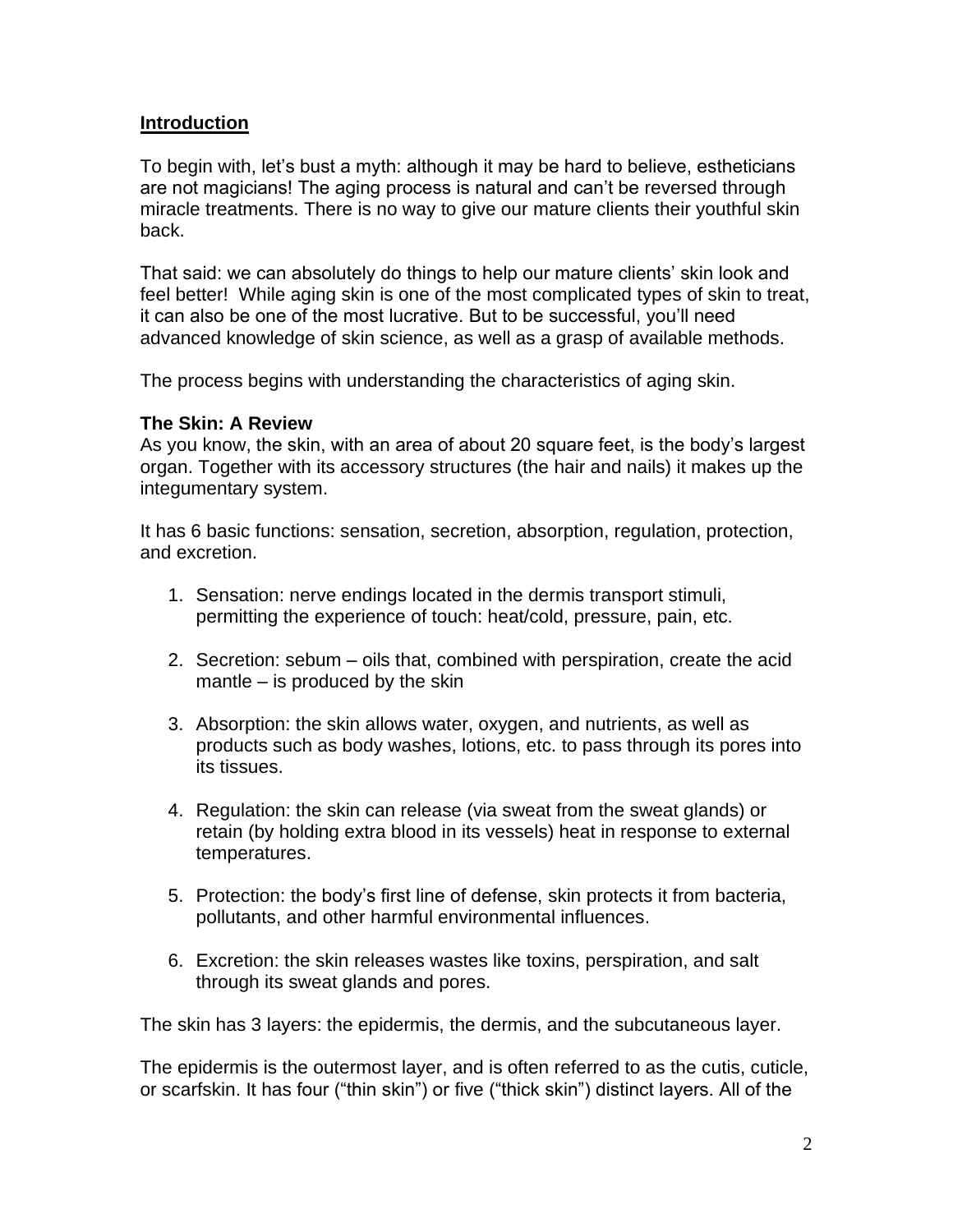layers except the deepest contain cells called keratinocytes. These cells create and hold a protein called keratin, which give the hair, nails, and skin the traits of water resistance and hardness.

- 1. The stratum germinativum (or stratum basale) is the lowest level of the epidermis. It consists of a single layer of, mostly, basal cells. These cells are constantly undergoing mitosis (cell division); as new cells are formed, the older ones are pushed towards the upper layers of the epidermis, becoming keratinocytes. This process, called keratinization, takes about a month, though the length may vary depending on health, area of the body, and age. Among the basal cells are 2 other types of cells: Merkel cells, which help to stimulate the sensory nerves that create "touch," and melanocytes, which create melanin, a pigment that influences the color of the hair and, along with hemoglobin and carotene, the skin.
- 2. The stratum spinosum is the layer above the stratum germinativum. It contains 8-10 layers of keratinocytes, joined by interlocking structures called desmosomes, which give them a spiny appearance. In this layer, the keratinocytes absorb (via melanosomes) and distribute melanin, begin to create keratin, and release a glycolipid (a carbohydrate-attached lipid) that helps the skin as a whole to resist water.
- 3. Above the stratum spinosum we find the stratum granulosum. It contains 3-5 layers of keratinocytes, which are flatter, with thicker cell membranes, than in the previous layer. These cells produce the proteins keratin and keratohyalin in large quantities, which (together with the cell membranes) are left behind as the cells die and give this layer its grainy appearance.
- 4. The stratum lucidum is a thin, smooth layer found only in the skin on the palms of the hand, the soles of the feet, and the digits. The keratinocytes in this layer are dead, flattened, and packed with eleiden (a clear protein derived from keratohyalin), rendering them nearly transparent.
- 5. The uppermost layer of the epidermis is the stratum corneum. It typically contains 15-30 layers of dead, dry keratinocytes, which act as armor for the layers below it, and help to keep them from dehydrating. These cells regularly shed and are replaced from below; again, this process usually takes about 4 weeks.

The dermis is composed of 2 layers of connective tissue, creating a mesh of collagen proteins (which are strong and flexible) and elastin fibers (which are soft and pliable). It helps to support the epidermis, and provides the overall structure with elasticity. Within the dermis are blood vessels, lymph vessels, and nerves, as well as hair follicles. It also holds both the sudoriferous (sweat) and sebaceous (oil) glands. The sudoriferous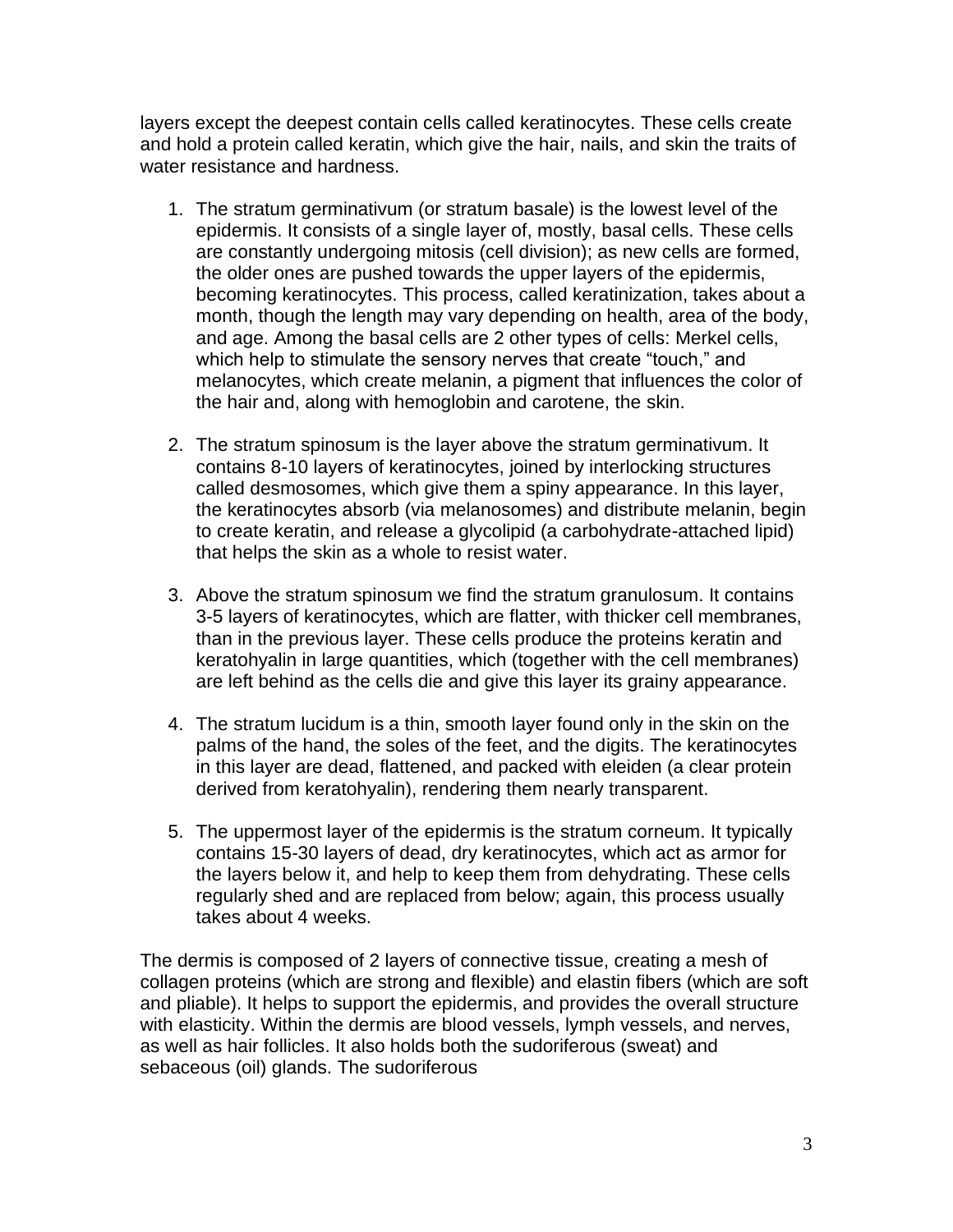glands excrete waste products and assist with the regulation of body temperature. The sebaceous glands secrete sebum. Sebum and sweat, mixed, create the skin's acid mantle – a very fine film on the skin's surface that protects it from dirt and debris, minimizes drying and chapping, and helps to keep it smooth.

- 1. The thick, dense reticular layer is a tight, net-like mesh of collagen and elastin fibers. The elastin gives this layer elasticity; the collagen binds water and lends both structure and strength, with strands extending into the papillary layer above and the subcutaneous layer below. This layer is well-supplied with nerves and blood vessels.
- 2. Above, the thinner papillary layer consists of a looser mesh of collagen and elastin fibers. This layer of the dermis projects into the stratum germinativum of the epidermis in finger-shaped folds called dermal papillae, strengthening the connection between the layers. It holds many small blood vessels, as well as nerve fibers, lymph vessels, a few fat cells, and fibroblasts (which produce the collagen and elastin fibers).

Below the dermis, the subcutaneous layer (or hypodermis) is made up of loose connective tissue (collagen and elastin) and adipose tissue, which stores fat, cushioning and insulating the skin as a whole. It connects the upper layers of the skin to the fascia, and contains larger blood vessels and nerves than the dermis.

#### **Mature Skin**

What changes as we age, and why?

Skin ages at different rates due to both external influences and internal factors – some of which can be modified. Exposure to extreme climates, too much sun, wind, and polluted air can all hasten the aging process. In addition, general poor health, disease, and emotional problems can contribute to the skin appearing older; likewise, extreme weight loss tends to cause loss of muscle tone and lined and sagging skin, which also gives the skin an "aged" appearance. Finally, some medications, a poor diet, smoking, and misuse of alcohol can also affect the skin's appearance.

Overall, the connective tissue in the skin changes: collagen and elastin production both lessen with age, reducing both the skin's strength and its elasticity. Let's also revisit each layer.

In the epidermis, while the number of cell layers stays the same, the overall thickness lessens. In addition, there's a decrease in the number of melanocytes, while those that remain are larger. This leaves the skin thinner and paler/clearer, with the potential for large spots of pigment.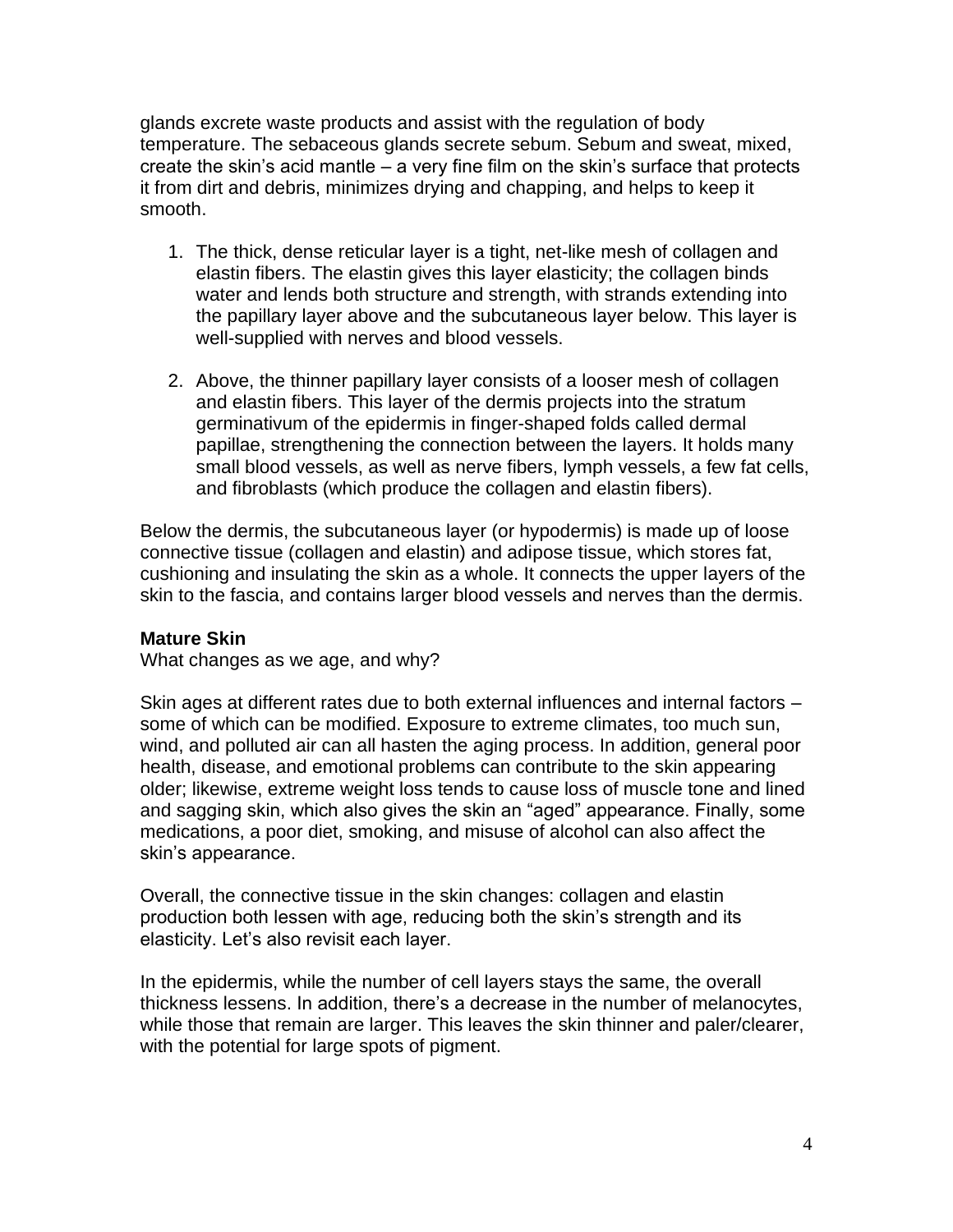In the dermis, blood vessels become more fragile, increasing the chances of bleeding under the skin and bruising. The sebaceous glands produce less oil, and the sudoriferous glands produce less sweat, which can leave the skin dry and itchy, and make body temperature harder to regulate.

In the subcutaneous layer, the fat thins: the loss of padding may increase the chances of skin injury, while the loss of insulation again makes it harder to regulate body temperature.

Taken together, this means several things:

First: Mature skin is often dry. This is due to the body's natural aging process: as a person ages the body's processes slow down, and cells are not replaced as rapidly as they once were. (This can be exacerbated by simple dehydration: drinking enough water can improve the color and texture of the skin over time by ensuring cell turnaround. A simple rule of thumb is "drink half your body weight" – for example, if you weigh in at 120 pounds, you would need to drink 60 ounces of water a day.)

Second: Mature skin often lacks elasticity. As you know, you can test the elasticity of the skin simply by taking a small section of the facial skin between the thumb and forefinger and pulling gently outward. When the skin immediately returns to its previous shape, it has good elasticity; if the skin is slow to return to its previous shape, it is lacking in elasticity.

Third: Mature skin is often fragile. It's thinner, so pressure, rubbing, or pulling may cause skin tears and/or broken blood vessels. Likewise, it also heals more slowly – up 4 times, in the case of wounds.

In light of these facts, our treatment goals for the mature skin are 1) educating the client as to changes they can make in support of their skin health, 2) hydrating the skin, and 3) firming the skin, to help with elasticity. And we need to do so gently.

So let's talk facials!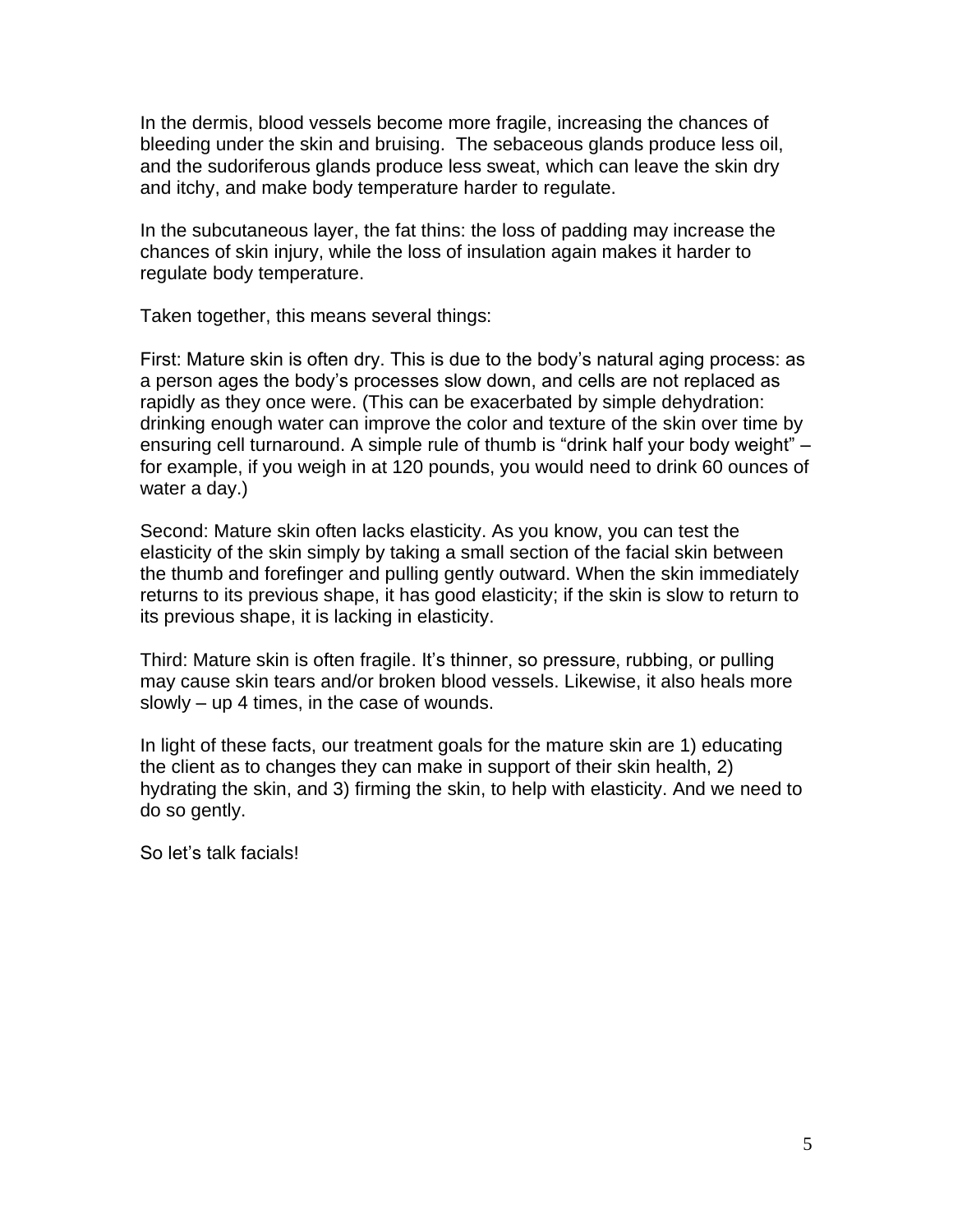### **Facials: A Foundation**

A beauty treatment for the face that nourishes the skin by cleansing and exfoliating, facials have become some of the most popular treatments in salons and spas today. Why do women and some men get facials? Many reasons, ranging from pampering to help with specific skin issues. Facials can help reduce the occurrence of blackheads and blemishes, moisturize the skin, tighten the skin, and even out skin tone, in addition to reducing stress, promoting blood circulation, and making your clients feel fabulous.

Giving a great facial requires understanding the anatomy of the skin (which you do), proficiency in skin analysis (encompassing all four steps: look, feel, ask, and listen), a detailed knowledge of skin care products and equipment (including keeping up with technological advances), and knowledge of massage techniques (the power of touch is a core element in any great facial). And on a practical level, you'll need access to things like a steamer, towel warmer, magnifying lamp, etc.

As a professional, you'll have your own style when doing facials; in addition, every one of your employers will have their own perception of the "standard facial." In general, though, facials consist of deep cleaning pores with a cleanser, using steam, removing dead skin cells via exfoliation, applying massage, addressing hydration via a mask, and finally discussing specific skin concerns. (Note that depending on each client's needs, you may do an exfoliation or mask or both.) We'll take a look at each step, considering ways to combat the signs of aging as we go.

Also note that, throughout the facial, the thinner skin under the eyes needs special attention. Many clients treat this area just like the rest of the face, causing dark circles and crow's feet. We can help them combat these effects by using (and recommending) eye creams formulated for this sensitive area. Also, applying cucumber slices, if available, during the facial will help soothe the eyes: the vitamin K hydrates tired skin while reducing dark circles and wrinkles.

While specific treatment facials all have their own timeline, most skin care specialists recommend a standard facial every 3-4 weeks, as that's about how long it takes for skin cell turnover. Facials may need to be restricted or adapted in the presence of eczema, dermatitis, psoriasis, acne, rosacea, cuts, abrasions, broken skin, bruises, swelling, recent scar tissue, or recent sunburn. Facials are contraindicated in the presence of facial cancer, severe eczema, severe psoriasis, or severe acne, fever, viruses like colds or cold sores, bacterial infections like conjunctivitis or styes, fungal infections like ringworm, head lice, undiagnosed lumps, broken bones, fresh bruising, open sores, or bleeding; likewise, clients under the influence of alcohol or drugs shouldn't receive facials. Additional restrictions and/or contraindications should be dealt with on an individual basis, consulting a client's physician as necessary.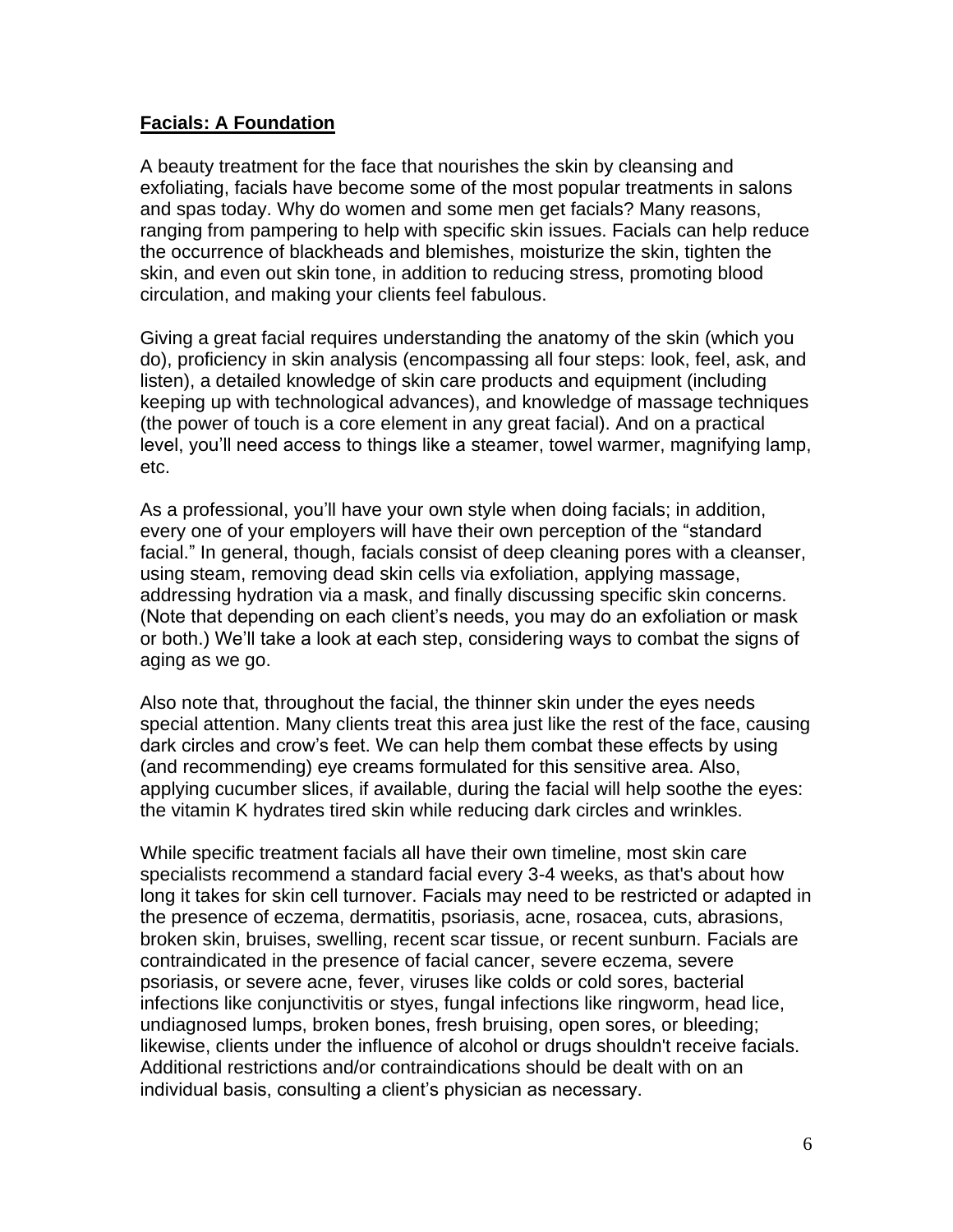## **Consultation**

Just like all services, a facial begins with the consultation. A consultation form that your clients can fill out prior to their services is an excellent way to gather the information you need. In addition to basic identifying information (name, address, phone number, etc.) you may wish to include questions like:

- Have you had any allergic reactions to chemical or products?
- How would you describe your skin type?
- Which skin products are you currently using?
- Do you have any specific issues you would like addressed today?
	- o Skin: dry, oily, shine, blackheads, wrinkles, rosacea, sun damage, uneven skin tone, other
	- o Lips: dehydrated, cracked, other
	- o Eyes: wrinkles, dark circles, puffiness, other
- Does your job require you to be outside?
- Have you ever had a facial before?
- In the past month, have you had a chemical peel, laser, or microdermabrasion? (These treatments are great for breaking through dead skin cells, but if a client has had them recently, you would not want to repeat them.)

#### **Cleanse**

This step gets your client's face completely clean, removing all makeup. Prior to beginning, ask your client to take off any clothing that covers the chest area – a good facial includes the neck and shoulders – and provide a drape of some sort. Settle your client into a comfortable, reclined position (on a massage table, in a chair, etc.) Secure the hair off the face using a headband or towel wrapped snugly.

There are many different types of cleansers, and you'll quickly establish preferences. It's worth mentioning briefly, though, that facial cleansers are generally designed to cleanse the face but not the eye area – so at least one additional cleanser for the eye area should be used. Apply cleanser with clean warm hands, moving slowly up the sides of the face to the forehead, always using an "up and outward" movement. Use new cotton pads, and the same movement, for removal. By contrast, when removing eye makeup, use a gentle downwards sweeping movement: the skin around the eyes does not have much elasticity and can easily slacken if it is regularly stretched by using a back and forth movement. This is particularly important to note when working with mature clients.

Once it's clean, examining the skin using a dermascope (a lamp with a magnifying lens) will help you to determine its overall condition, enabling you to examine it more thoroughly for pore size, oil distribution, pigmentation, sun damage, oiliness/dryness rough spots, etc.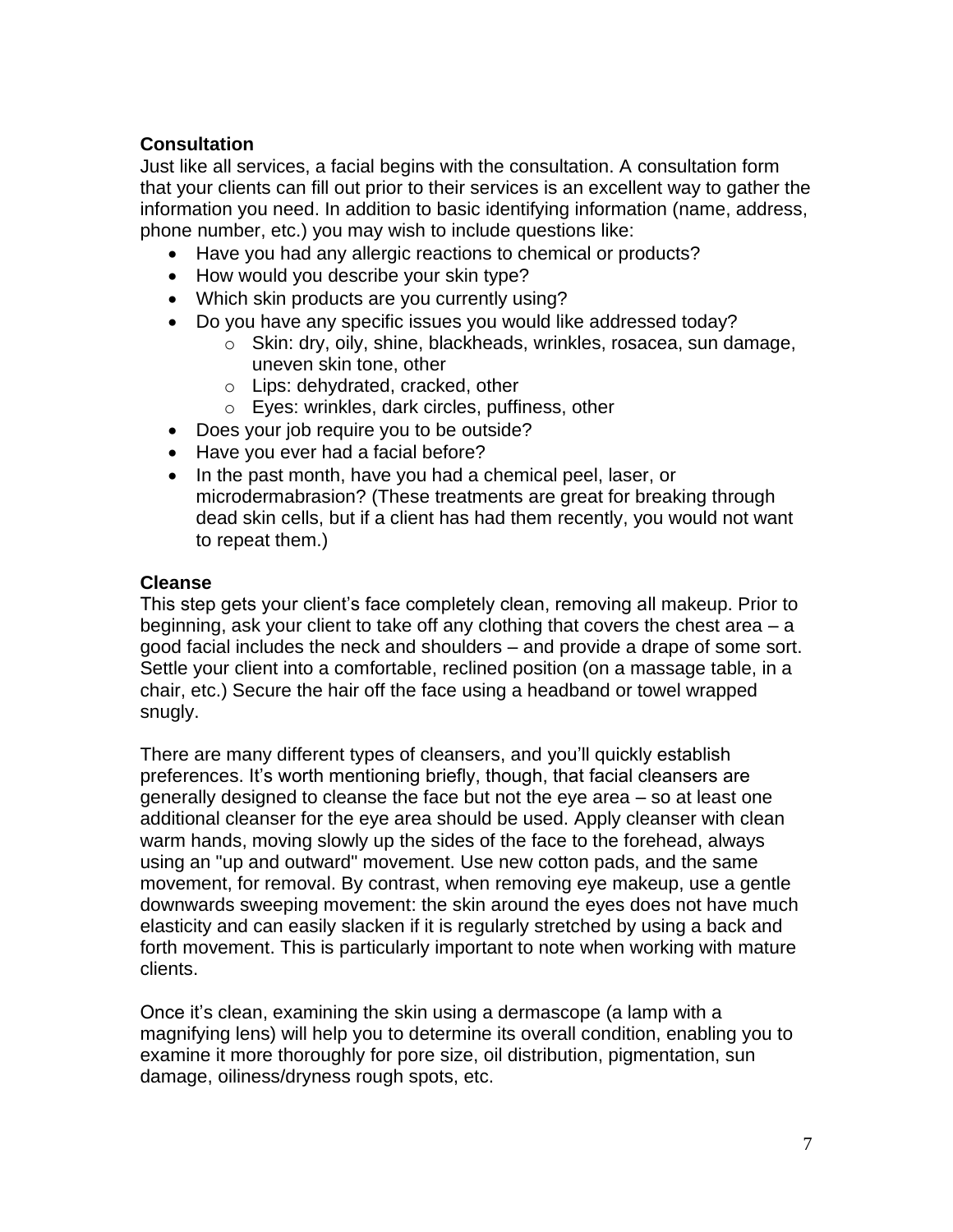#### **Steam**

Next, steam is applied directly to the face, either with a hot, moist towel, or a professional steamer. Steamers gently direct the steam towards the face, ideally from approximately 15-18 inches away – the steam should be warm but not hot. They come in a variety of sizes and models. In addition to the water compartment (only distilled or filtered water should be used so as to not damage the machine with minerals and calcium deposits), steamers usually have a compartment for aromatherapy, and may also have a feature for essential oils.

Steaming relaxes the client and loosens the facial muscles. It also helps dilate the pores, improving circulation, releasing toxins via sweat and loosening blackheads (which can ameliorate adult acne), and increasing product absorption. In addition, with the mature client, steaming can soften whatever wrinkles are present.

However, it's important to remember that in some cases steam can aggravate sensitive skin and cause dehydration. If your client has eczema, rosacea, or any fungal infection, the use of steam needs to be limited to a few minutes.

Typically any necessary extractions are done at this point, while the pores are open.

#### **Exfoliation**

You'll next remove any dead cells on the surface of the client's skin via exfoliation. This makes the skin smoother, gives it a brighter, fresher appearance, and, again, increases product absorption. (You may wish to recommend that clients also exfoliate at home, to help keep pores unclogged and avoid breakouts.)

Physical exfoliation is the classic gritty scrub, which incorporates grainy substances like sugar, jojoba beads, etc. to scour away dead skin cells. This works best on non-sensitive skin. Another alternative is chemical exfoliation, which uses low percentages of very gentle acids to loosen the bonds between dead skin cells and the epidermis. While the term "chemical" may concern some clients, chemical exfoliations are actually an excellent option for sensitive skin, as there is no scrubbing or grittiness. In addition, they stimulate collagen production, reduce wrinkles, and firm the facial skin.

In general, chemical exfoliators will incorporate alpha hydroxy acids (AHAs) or beta hydroxy acids (BHAs). BHAs tend to do the best job of deeply penetrating pore-clogging materials, suiting them to clients concerned with blackheads, whiteheads, and large pores. AHAs, on the other hand, clear the top layer of skin of debris. They work best on clients concerned with signs of aging, sun damage, uneven texture, and pigmentation. When using AHAs, consider products that also contain lactic acid and glycolic acids: these acids help kill bacteria and support cell turnover by removing dead skin cells.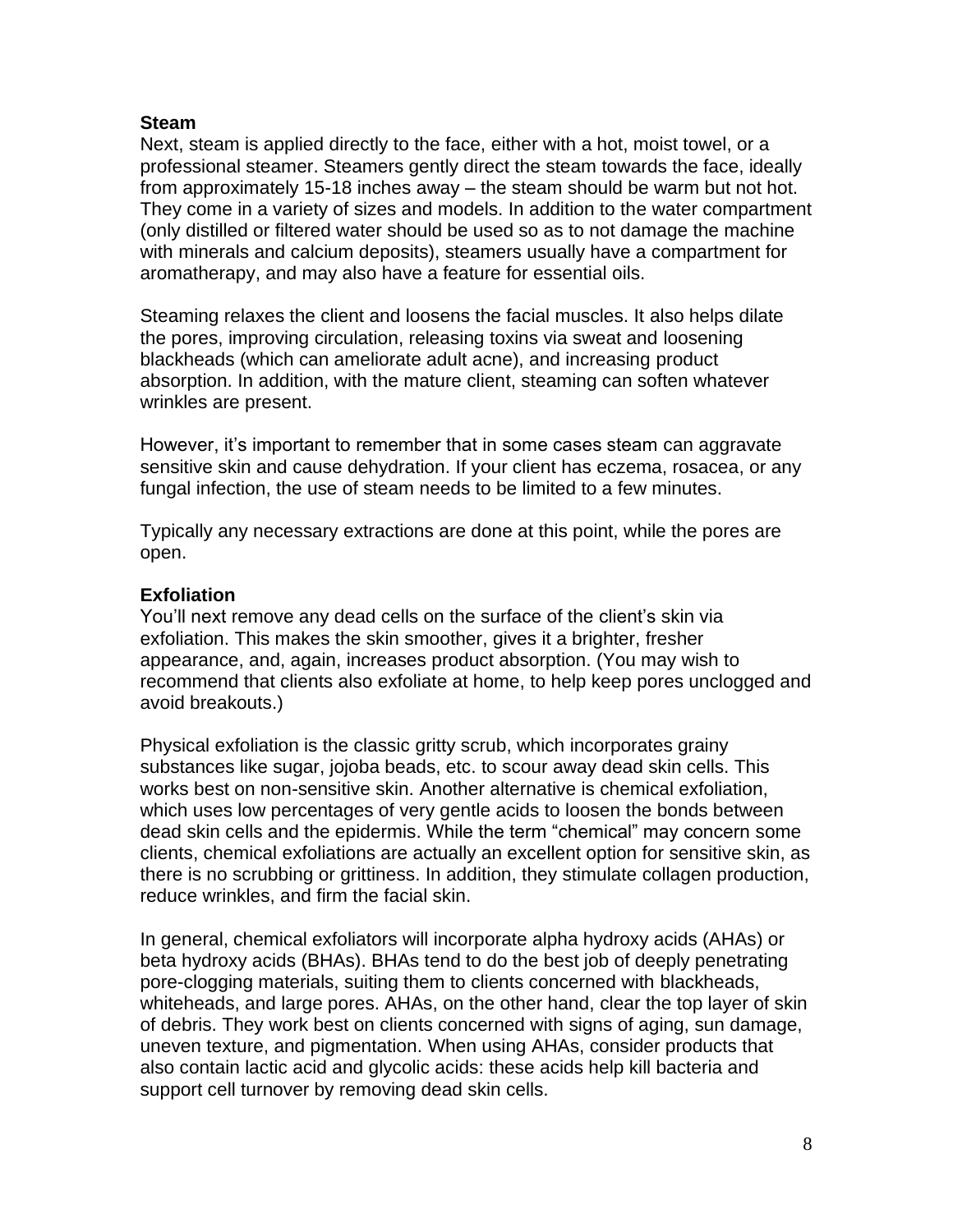#### **Massage**

At this point, a facial massage can both stimulate facial muscles (which helps tone the skin) and relax the client. Additional benefits of massage include stimulating blood circulation, helping to slough off dead skin cells, reducing puffiness and sinus congestion, relieving muscle tension and pain, and – once again – increasing product absorption.

You'll swiftly establish preferred techniques and movements; as a rule of thumb, though, try to create a sense of balance by using the same number of movements on both the left and right side of the face. Likewise, to optimize your client's relaxation, as well as your connection with them, it's best not to remove your hands from their face once you have started the massage.

NOTE: if your client is ill, massage may be too stimulating and can make them feel worse. Discuss the situation with the client, confirm that they're under the care of a physician, and be sure to follow all of their physician's guidelines.

#### **Mask**

If your client's skin needs additional attention, you can apply a mask. There are many different kinds to choose from, depending on your clients' needs and skin type – but each has a specific cream or gel applied underneath, and each is left on for a specific amount of time. The usage of towel warmers is very common in all facials – moist, warm towels soothe and soften the skin, and are particularly useful in removing facial masks. (Be aware that plastic melts in towel warmers, so use heat-resistant dishes.)

Cream masks add moisture and/or nutrients to the skin. They work well for skin types ranging from normal to dry, and their hydration boost can be particularly helpful to the mature client.

Gel masks add moisture to the skin without adding oil; they're lightweight, soothing, and have a cooling effect (you can even refrigerate for extra cooling). They're recommended for dry and sensitive skin, but my experience has shown that they're also great for acne-prone or combination skin.

Clay masks absorb oils and tighten the skin, making them ideal for normal to oily skin types; they are not recommended for clients with dry skin. Mature clients in particular may love the tight feeling a clay mask gives their skin. You'll need to use a warm (not hot!), damp towel to remove this mask.

Non-setting masks, usually made from natural ingredients like cucumber or aloe, are designed to stay moist and very hydrating, nourishing the skin rather than giving it a deep cleaning. They tend to be kind to sensitive and dry skin, and are beneficial to aging skin as well.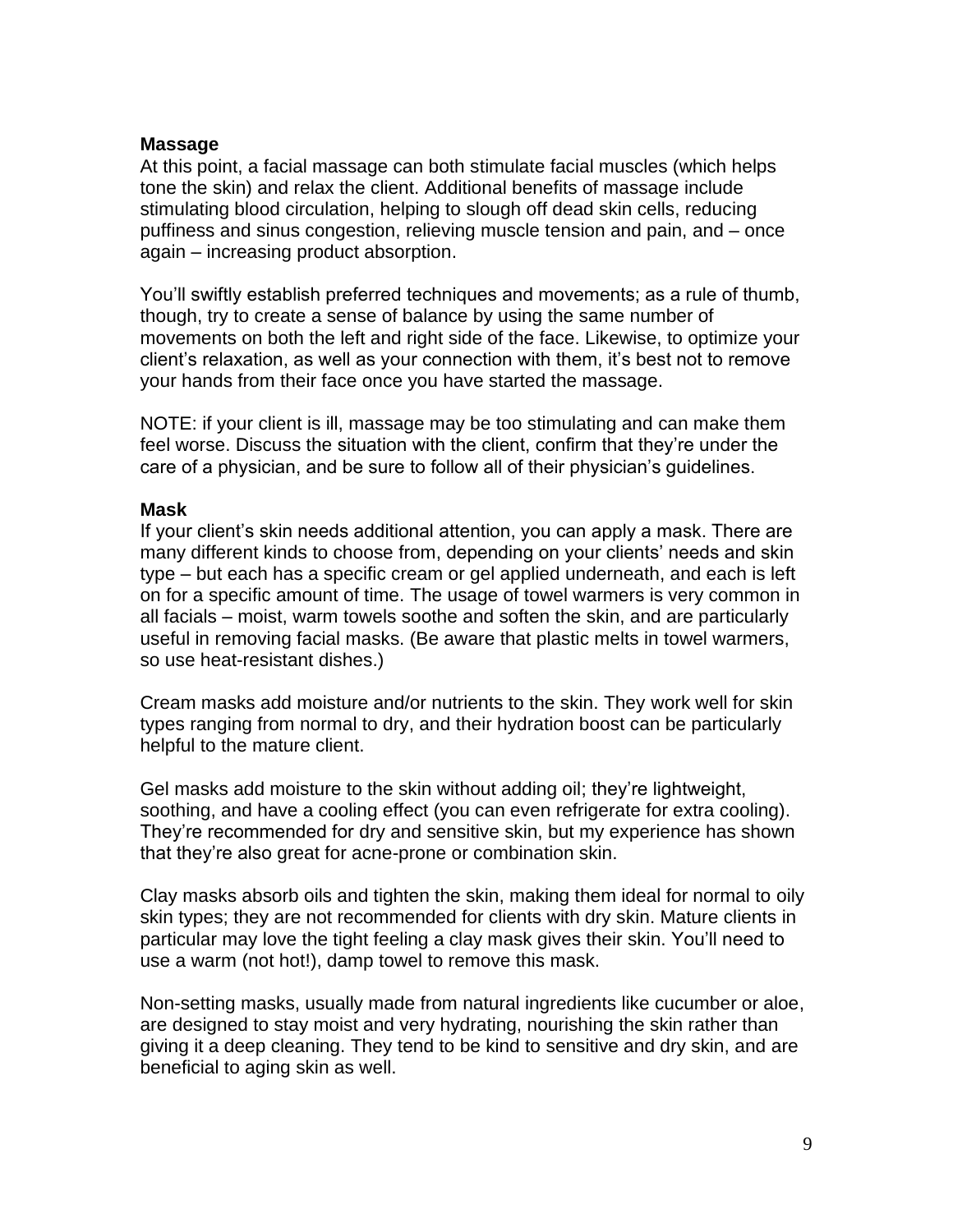Seaweed masks come in powder form, and are either mixed with water or serums. The seaweed mask forms a seal that helps the skin's absorption of the serum or cream that is applied underneath. In addition, they're said to have antiinflammatory properties. They hydrate and repair, which can be particularly beneficial for mature skin.

Paraffin wax masks have a hydrating, plumping, and softening effect on the skin, creating a glowing complexion, and can be particularly beneficial to clients with dry, mature skin. The paraffin should be melted at just higher than body temperature, and you'll always want to test its temperature before beginning: it should be warm to the touch, not uncomfortably hot. It will become hard as a candle once applied to the skin, trapping the heat underneath and promoting the penetration of ingredients deeper into the skin. Paraffin wax masks give quick results, making them great option for clients who want to look their best instantly for special occasions, but the results only last for a limited time. These masks are not recommended for oily or sensitive skin, or skin with blemishes: the heat may be too stimulating, causing redness or irritation.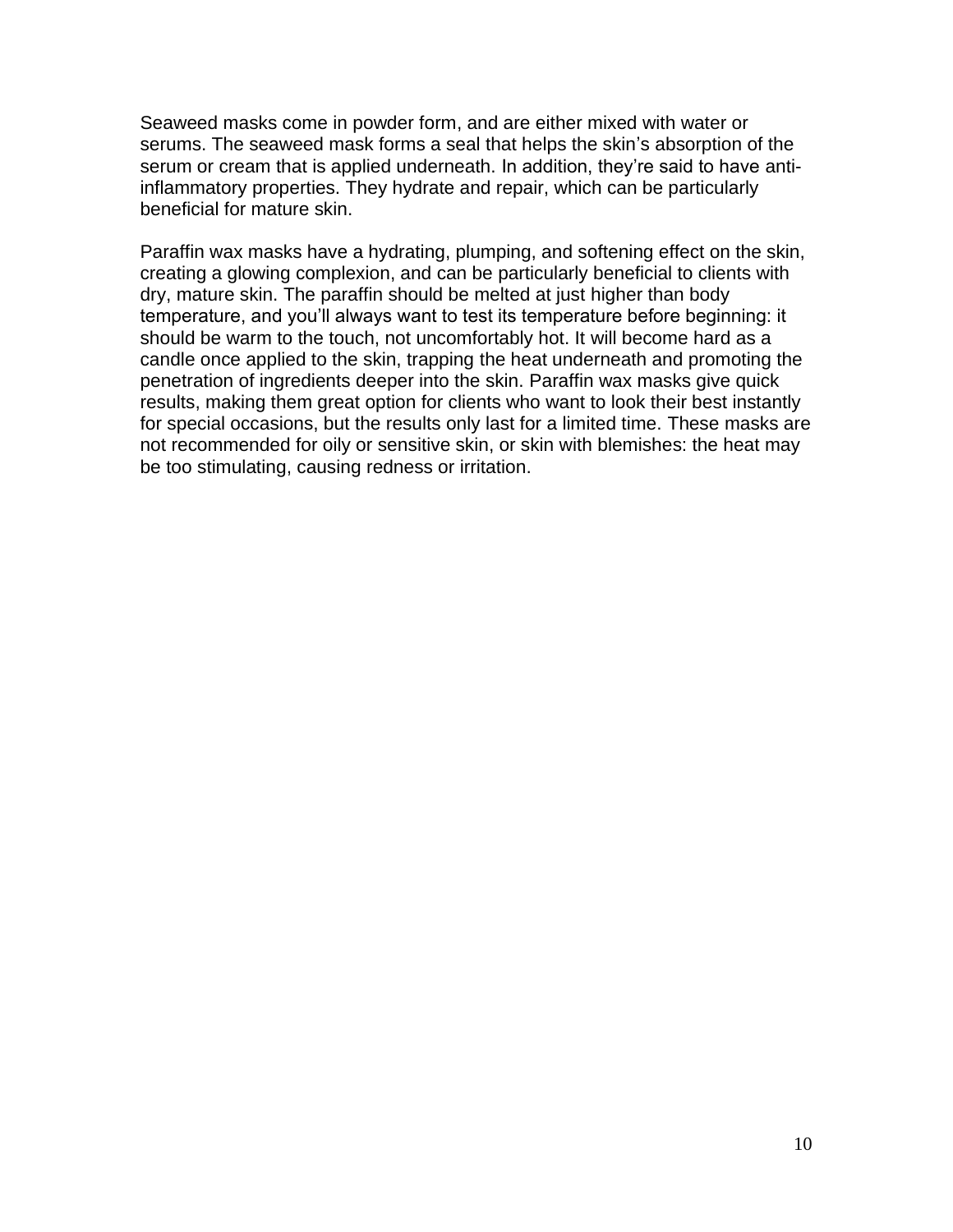## **Mature Clients: Additional Facial Considerations**

When working with mature clients, it's important to have up-to-date knowledge of hormone replacement, diet, and lifestyle influences, because all affect the quality of the skin. While a detailed discussion of these topics is part of pre-licensing education, and a complete review is beyond the scope of this course, we'll touch on a few key pointers:

- Decreased estrogen production during menopause causes both collagen and elastin levels to decline, making the skin thinner and less elastic, causing wrinkling and sagging.
- The use of alcohol contributes to dehydration, making fine lines appear more prevalent.
- Smoking deprives the skin of nutrients like vitamin C, which helps protect and repair skin damage. In addition, the carbon monoxide in cigarette smoke displaces the skin's oxygen, while the nicotine it contains reduces blood flow, combining to leave the skin discolored and dry.
- A chemical response in the body caused by stress makes the skin more sensitive and reactive, increasing the odds of inflammation, and acne flare-ups, aggravating already-existing conditions like rosacea and eczema, and causing skin problems to heal more slowly.

### **Equipment**

In addition, it is important to be aware of, and know how to safely operate, the various implements and machines that may be particularly relevant to the mature facial.

A vacuum machine, or suction machine, has two purposes: to suction dirt and impurities from the skin, and to aid blood circulation. In addition to improving the overall look of the skin, it is thought to particularly help with laugh lines.

A rotary brush is primarily used to exfoliate the skin; it will also help to soften excess oil, dirt, and cell buildup; and the revolving brush will also create a pleasant massage for your client. Rotary brushes should be used with water or cleansers. Allow the brush itself to do the work – don't apply pressure – and be careful to avoid the eye area. Besides providing a deep clean to the skin, using a rotary brush with the mature client can increase circulation, decrease puffiness, and give the face a nice fresh glow.

A magnifying lamp (or loupe) can give you a closer look at the skin, helping you analyze and treat skin conditions – useful for all clients, but particularly relevant to mature ones. Most lamps come in 30, 50 or 100 power magnification, with 50 being the most common. Since you'll be using this lamp often, you'll want to invest in a good-quality lens with no distortion in order to ease eye strain and make it easiest to see the skin. Note that prior to using a magnifying lamp, you'll want to cover the client's eyes with cool cotton rounds, to protect them and keep the client comfortable.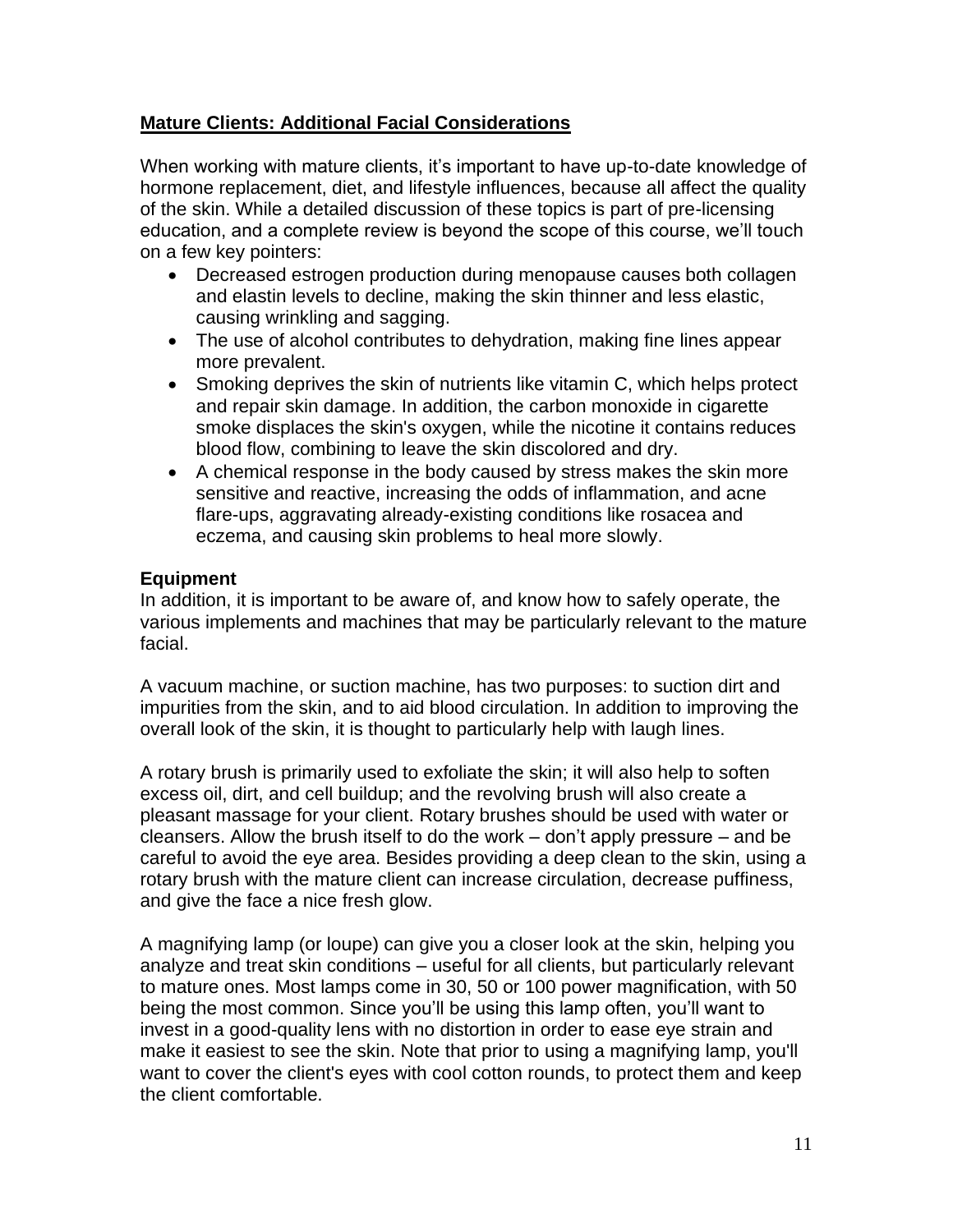The Wood's lamp uses ultraviolet, much like a black light, to allow a more indepth look at the skin, highlighting issues such as acne or bacteria, lack of hydrations, dead skin cells, and sun damage that are not yet visible to the naked eye – again, particularly useful with mature clients. Treat the Wood's lamp carefully, as you would a magnifying lamp: place small eye pads over your clients' eyes before using, keep the light a minimum of 4-5 inches above the clients' face, and be very careful not to have the light on too long or touch the bulb, as it will get very hot.

A professional paraffin wax heater is another common piece of equipment: it uses a thermostat to keep the wax temperature steady at just above body heat, it always delivers even heat, and it can be left on all day. As we've discussed, paraffin wax masks deliver several benefits to the mature client, so investing in a heater may be a wise decision.

Mature skin particularly benefits from the use of a high-frequency machine, which stimulates circulation, has an antiseptic effect, helps oxygenate the skin, and increases the skin's cell metabolism. It will also help coagulate and heal any open lesions after extractions. Lastly, it gives off a warm feeling that has a relaxing effect on the skin. Be aware that this machine gives off an ozone smell and creates noise: it's always nice to let your client know to expect both, and that they are completely normal.

Electrotherapy involves passing a low level current through the skin. It's said to help with tone the facial muscles, and is also very beneficial for better product penetration or exfoliating the skin. It can be especially effective on more challenging or mature skin. It's recommended to only use these machines for 5- 10 minutes in any facial service, and clients should remove all jewelry, including piercings, prior to any electrotherapy. Most importantly, to prevent any harm, never use electrotherapy on clients who are afraid of electric current, as well as clients with pacemakers, heart issues, metal implants, braces, epilepsy, seizure disorders, or open or broken skin.

#### **Additional Facial Treatments**

To give your mature client the most benefit from a facial you should consider high tech delivery systems. While standard emulsions disrupt and damage cells in the delivery process, a delivery system such as liposomes, or liquid-filled bubbles formed artificially to carry substances into the tissue, mimic cell membranes, increasing their compatibility with actual cells. Another delivery system, polymers (also referred to as microsponges) release substances on to the skin's surface at a very precise, controlled rate, minimizing any damage.

Hydrating facials reduce the skin's dehydration, both returning water content to the skin and locking in moisture. There are thousands of humectants (including natural ones like aloe vera and glycerin) with powerful components to work deep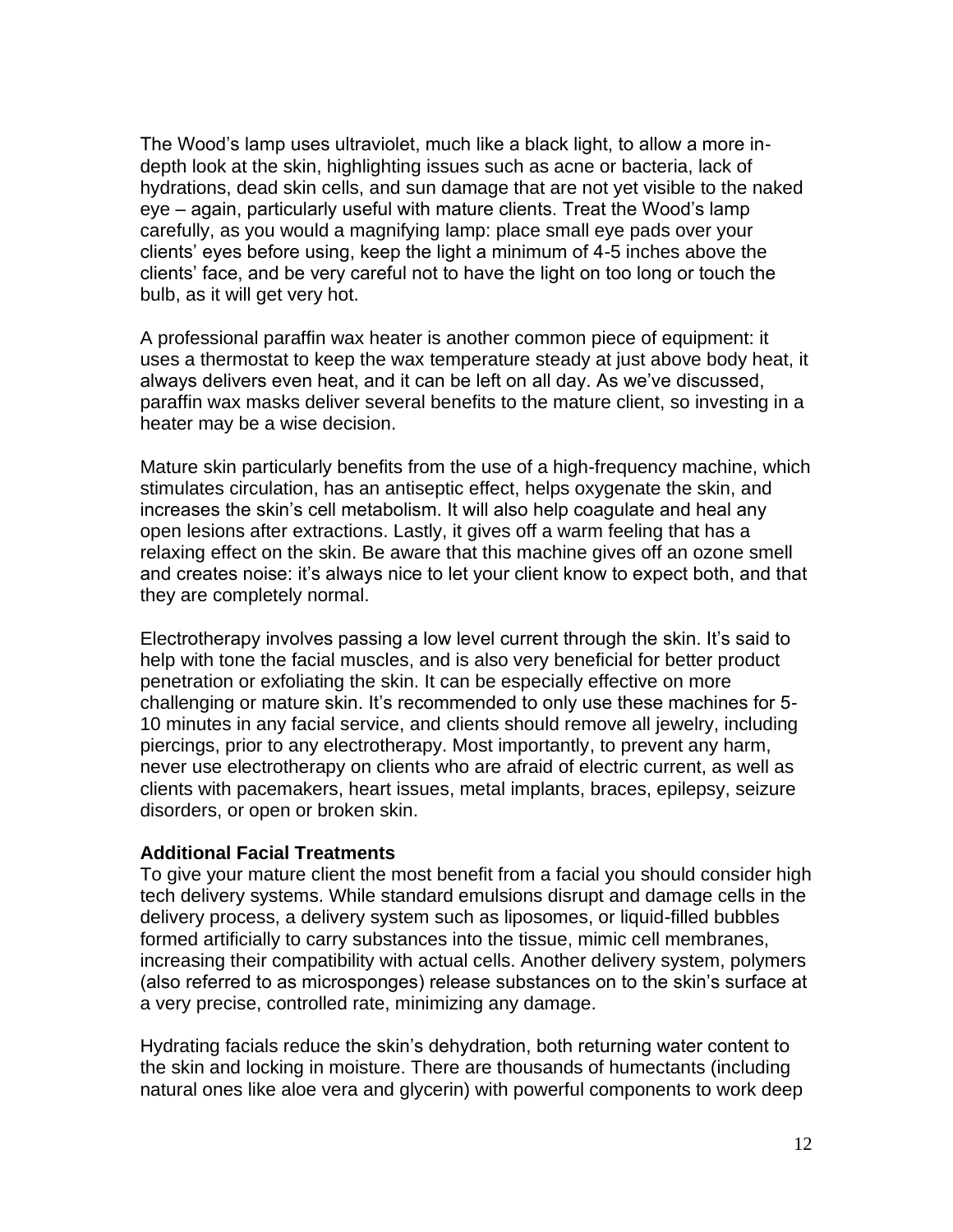into the skin and moisturize on a more intense level, as well as helping to prevent future water loss. A massage technique that stimulates circulation and tones up the muscles is the perfect finish! Mature clients will find that properly hydrated skin is smoother and softer to the touch; to help prolong the results, advise your clients to moisturize daily.

Finally, a few examples of effective formulas to benefit mature skin:

Green tea is one of the best antioxidants; it's also an antibacterial and an antiirritant, and provides UV protection. To incorporate green tea into your clients' facials, try adding approximately 2 tablespoons of green tea into 1 cup of cleanser (it should look like a thick cleanser with lots of green flecks), and leave on for approximately 5 minutes. You can also add green tea to your steamer.

Licorice root, also known as sweet root and glycyrrhiza glabra, is an anti inflammatory and a natural replacement for hydrocortisone (used to reduce rashes and redness). It discourages melanin production, so it can also lighten skin, and it contains vitamin K (used to produce blood coagulation), so it can be very helpful for clients with spider veins. To create a mask, mix licorice root powder with water to a paste consistency. In addition, should a client want to use it on a regular basis, glycyrrhiza glabra extract is added to some cosmetic formulas in active quantities.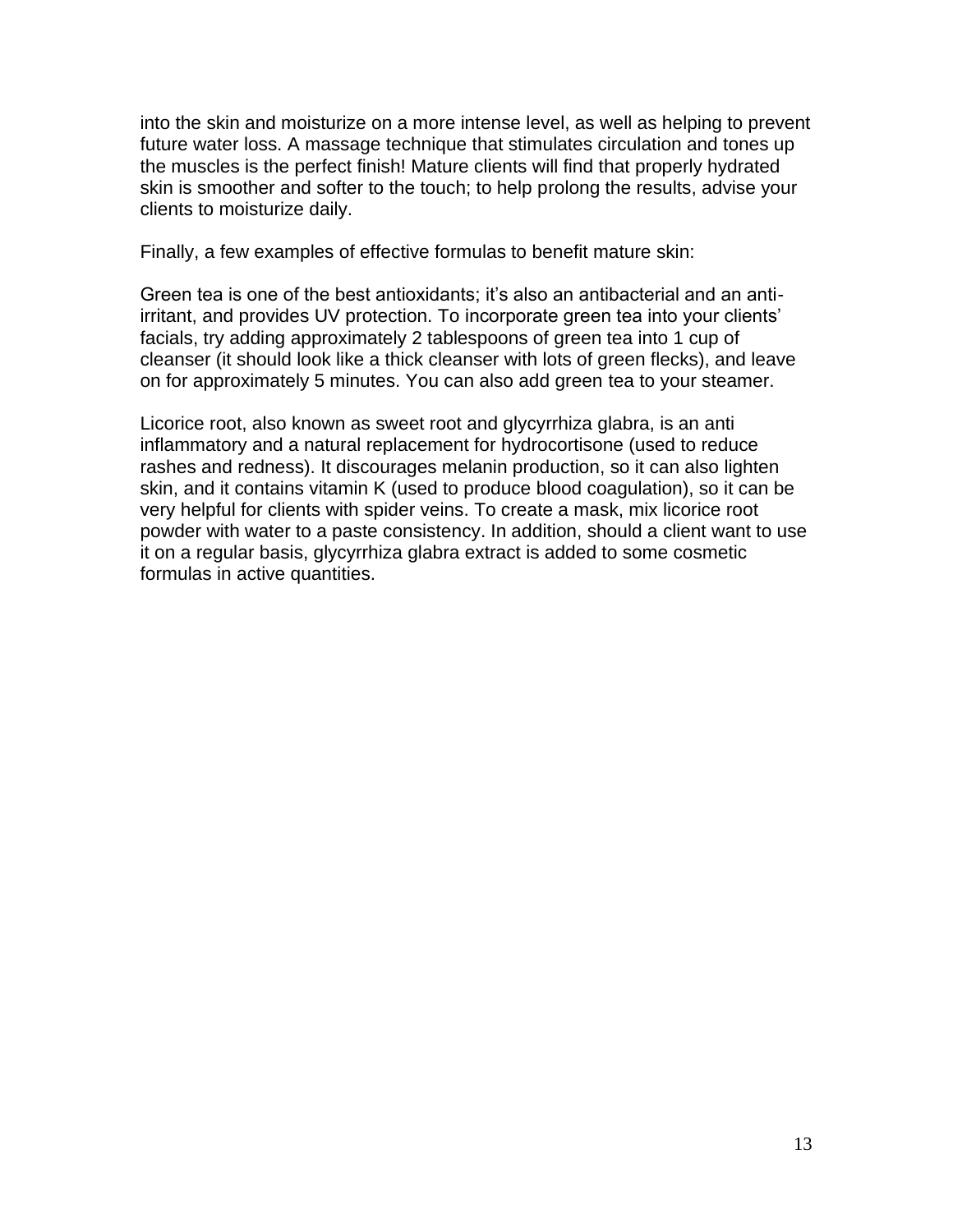### **Mature Clients: Specific Skin Concerns & Treatments**

Remember that severe cases of acne, rosacea, or psoriasis should be referred to a dermatologist, as should spider veins on the face, any suspected skin cancers, and any skin infection that could be a virus such as herpes.

### **Adult Acne**

Turns out the root causes of acne are pretty much the same for the young and old: overproduction of oil, skin cells that form a plug, over-active skin bacteria, and/or inflammation of the skin. But mature women in particular may have additional issues, as hormone fluctuations during menstruation and continuing into menopause can cause adult acne. Family history is a big predictor; other causes of adult acne include stress, which can boost oil production, and the use of anti-aging creams, sunscreens, and perfumes, which can clog pores. In addition, smokers have a greater risk of an acne flare-up, and some preliminary research even suggests that our western diet, high in sugars, dairy products, and saturated fats, could promote acne by stimulating insulin and/or insulin-like growth factor (proteins with high sequence similarity to insulin).

As always, giving the proper analysis to your client and recommending the appropriate products for skin type can help. But remember to find out which medications, if any, have been prescribed, as this will inform your work. For example, you'll want to avoid using strenuous exfoliation if your client is taking Accutane or Retin-A, as excessive exfoliation may cause severe redness and swelling.

Mild acne with some redness and swelling can benefit from a once-a-week acne treatment facial by removing blackheads, making the face feel smoother and softer. Possible treatments include alpha hydroxy acid used in conjunction with beta hydroxy acid, which works to slough old cells and keep the follicles open while peeling away the surface of the skin so that new, more evenly-pigmented skin can take its place; oxygen therapy treatments, which reduce bacteria, oxygenate, and open impacted follicles for easier extraction; and spot blemish treatments: products such as tea tree oil and benzoyl peroxide applied directly to the blemishes after cleansing.

Using products to reduce oil and remove dead skin cells and hydrate the skin will help with breakouts – both in the salon, and at home. Recommendations might include vitamin C for its antioxidant value and healing effects, zinc for its antiinflammatory properties, and/or B-complex for overall skin health and increased protection against skin bacteria. Of especial note is vitamin A, an antioxidant with exfoliating properties. In fact, topical Vitamin A (also known as retinol) is specifically used in acne treatments as it stimulates new cell production and helps clear the skin in general, making it also well-suited to aging skin which is why it is used in acne treatments. In addition, you can suggest oil free products to your clients, so that their routine at home doesn't aggravate their acne, and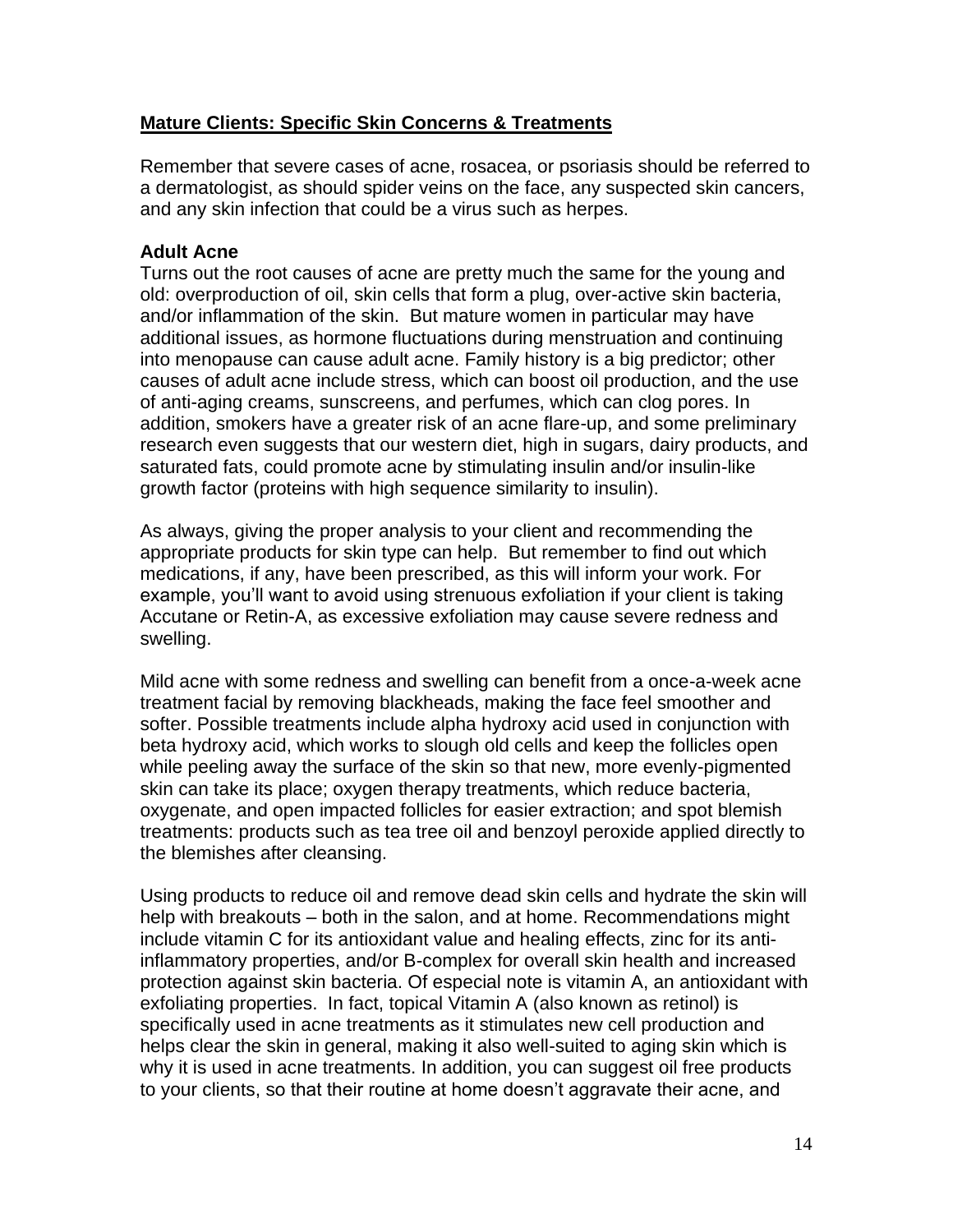also emphasize the need for daily exfoliation, stress reduction, good nutrition… and regular facials.

#### **Rosacea**

A chronic vascular disorder described as tiny red facial veins and congestion of the skin, rosacea appears primarily on the cheeks, forehead and nose. There are different types, which you should be able to recognize:

Type 1 – associated with facial redness, flushing, and visible blood vessels Type 2 – associated with acne-like breakouts; often affects middle-aged women Type 3 – a rare form causing thickening of the skin on the nose Type 4 – symptoms are centered on the eye area

It is important to note clients can have more than one type at the same time.

There is no cure for rosacea, but it can be controlled, mainly by avoiding triggers. While clients with more severe cases should be instructed to consult with a dermatologist, facials can often soothe mild cases by calming the skin and decreasing inflammation.

To minimize the chances of causing irritation, skip the steaming! Any kind of heat or steam may cause a flare-up; in fact, heat is one of the most common trigger factors cited by the National Rosacea Society. You'll need to choose fragrance free, sensitive skin-friendly products to use on your clients with rosacea, and eliminate the toner from your routine. Also avoid products that contain alcohol, menthol, or witch hazel, and eliminate all exfoliating products. After the facial, use a bit of warm – not hot – water to clean the skin, gently pat dry, then apply a super hydrating moisturizer lightly to avoid clogging pores and creating further irritation. You can also advise your client to avoid direct sunlight, wearing sunscreen, and drinking alcohol, all of which can cause a flare up.

#### **Itchy Facial Skin**

Usually skin itches due to a shortage of its natural oils, leaving it prone to dehydration. There are many causes of this shortage and the resulting itchy skin, including not drinking enough water, too much sun tanning, smoking, exposure to very dry air, and stress; in addition, the loss of oil glands due to age is common.

Because of the lack of moisture in the skin, its natural exfoliating cycle slows down. In response, facials that include enzymes will help with all the itching. Enzyme exfoliation gently breaks down keratin protein, the "glue" that holds dead dry itchy skin cells together, helping to shed them and create smother skin. Consider working with fruit enzymes like papaya, blueberry, or pineapple.

Another treatment for itchy skin is the paraffin wax mask as it will help moisture penetrate the skin, leaving it feeling hydrated and refreshed.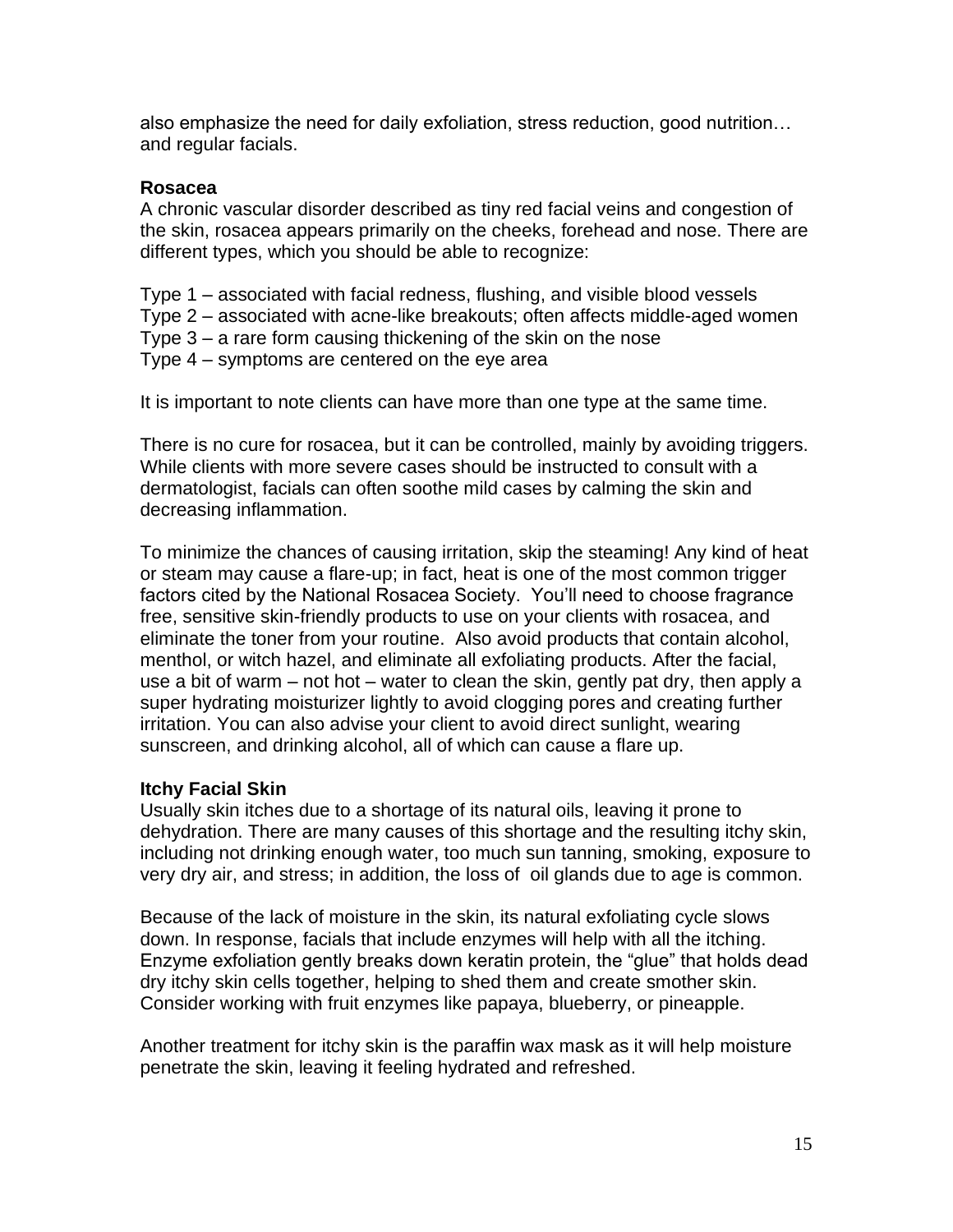Because dryness and itchiness are very common to mature skin, in addition to salon treatments, you will want to recommend to your client the proper moisturizer to use on a daily basis.

#### **Wrinkles**

As we've discussed, the aging process causes skin to become thinner, usually drier, and less elastic, rendering it less able to protect itself from damage like creases and lines. Environment, overall health, and lifestyle choices also play a role in the development of wrinkles. Whatever the cause, when wrinkles are your client's main concern, you have a number of options.

During a facial, exfoliation becomes the most important step: wrinkles hold dead cells and other cellular debris which can make them look more pronounced. You will want to use a chemical exfoliate to get deeper into the skin's layers.

Looking for bigger guns? A chemical peel, which enhances the strength and barrier function of the epidermis, is one of the most effective facial treatments there is. Chemical peels resurface the skin: after a thorough exfoliation, a chemical solution is applied to remove the top layers, and the skin that grows back is smoother and younger looking. These treatments work well for wrinkles, acne, skin discoloration (like age spots), and scars.

Here, the consultation is of the utmost importance: your client may be fearfully picturing the skin melting off her or his face (not an unusual reaction for someone who has never had one). Even if they're less "horror movie," you'll want to address any concerns your client may have. You'll also want to manage your client's expectations, to make sure they are realistic, and to help you determine what type of chemical peel would best suit.

As an esthetician, you can perform light (superficial) peels; medium depth and deep peels are generally done by plastic surgeons, as they may require a sedative to relax, an anesthetic, and/or prescription painkillers afterwards. However, you should have an awareness about all three, in order to discuss them with your clients and make referrals as warranted.

Light peels use an alpha or beta hydroxy acid to remove cells from the epidermis. Following a light peel, the skin's reaction is much like sunburn: your client will likely experience redness and some peeling for about 3-7 days. Also, they should stay of out of the sun for several months post-peel, as the brand new skin is fragile. Light peels can safely be performed monthly; best results are seen over time, after multiple peels.

Medium peels, on the other hand, typically use trichloroacetic acid. They remove cells from the epidermis, as well as portions of the upper dermis. Stinging and burning during the procedure is not unusual; recipients may have the option of a sedative before the procedure, as well as painkillers afterwards; ointment may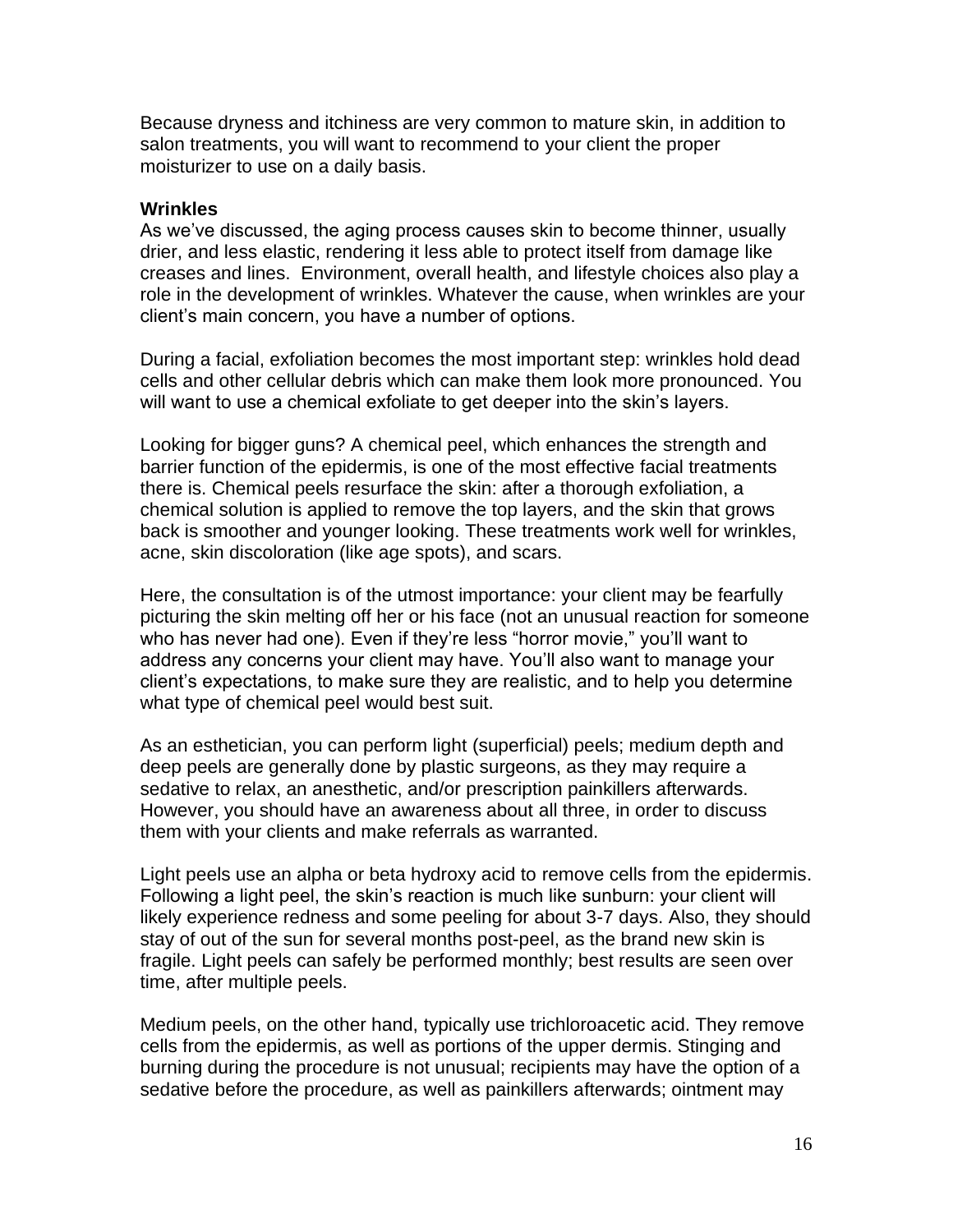also be applied to soothe treated areas. Initially, treated skin will be red and swollen, as the swelling goes down, a crust will form, and may develop blotches. Crusted areas should heal in 7-14 days; redness can last for months postprocedure. Sun exposure should be avoided for several months. Medium peels can be repeated every 6-12 months if necessary

Finally, deep peels use carbolic acid. They remove cells from the epidermis, as well as portions of the upper, mid, and lower dermis. Recipients usually receive a local anesthetic and a sedative pre-procedure, and painkillers afterwards; a dressing is also applied. Severe redness and swelling is common postprocedure, and many recipients prefer to revover at home until new skin begins to form (about 2 weeks). Cysts and/or white spots may continue to form in treated areas for several weeks, and redness may last for months. Sun exposure should be avoided going forward. A deep peel should only be done once; on the up side, they can have dramatic and long-lasting results – possibly up to 10 years

Chemical peels are not recommended for clients who have skin sags, bulges, and/or deep severe wrinkles; cosmetic surgery may be an option in these cases. It's also worth noting that some skin types may develop temporary, or possibly permanent, color change in the skin.

Clients who are interested in dramatic results can also be referred to a dermatologist to discuss dermabrasion. This intense exfoliating technique removes the outer layers of facial skin with a rotating tool, exposing new, smoother layers of skin. Like deep peels, they typically require anesthesia; postprocedure, the skin may be pink or swollen and feel as if it is tingling or burning for up to a week. It may ooze or crust during the healing process, which takes about 3 months. Contraindications include inflammatory acne, recurrent herpes flare-ups, radiation burns, or burn scars; dermabrasion is likewise not recommended for people with very dark skin.

You also have the option of suggesting either over-the-counter or prescription retinoids to your clients. These topical, vitamin A-based drugs first appeared in the early 1970's (Tretinoin, or brand name Retin-A, was the first), and were used to treat acne. Since then, they've been used in treating psoriasis, warts, wrinkles, and blotchiness/brown spots caused by overexposure to the sun. Today, retinoids used in the treatment of wrinkles range from retinyl palmitate (over-thecounter and the least potent) to tazarotene (the strongest, available by prescription only).

Retinoids encourage surface skin cells to turn over and die more quickly, allowing new cell growth underneath. They also inhibit the breakdown of collagen, help to thicken the deeper skin layers, and inhibit the production of melanin (great for those brown spots!). Typically new users apply a pea-sized amount or product every other day, then work up to a daily application. Most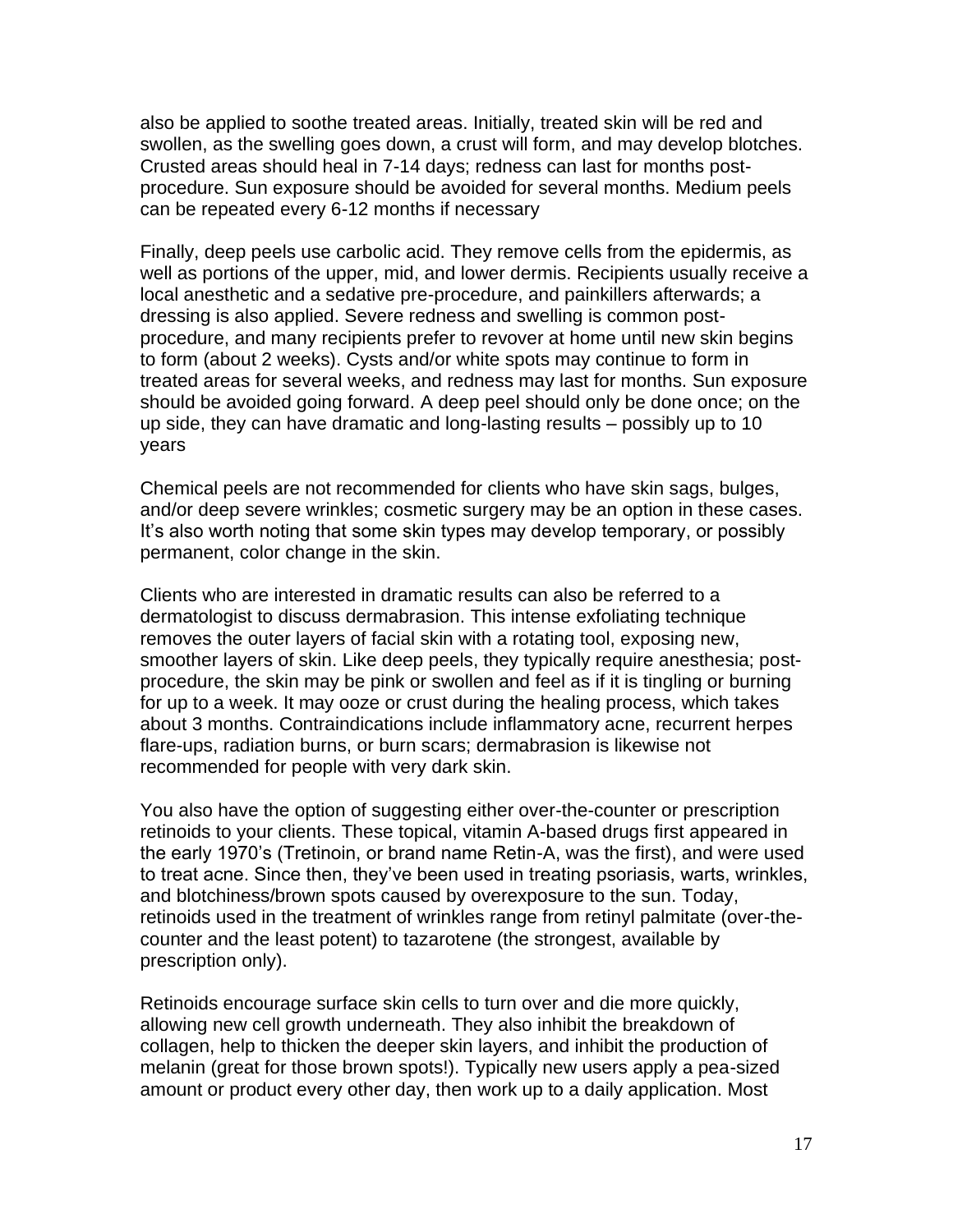users experience some initial redness and peeling. The skin should be clean and dry prior to application, and the use of additional skin care products made with benzoyl peroxide, sulfur, resorcinol, or salicylic acid should be avoided due to the potential for severe skin irritation. In addition, retinoids increase the skin's sensitivity to sunlight, so users should be diligent about sunscreen use.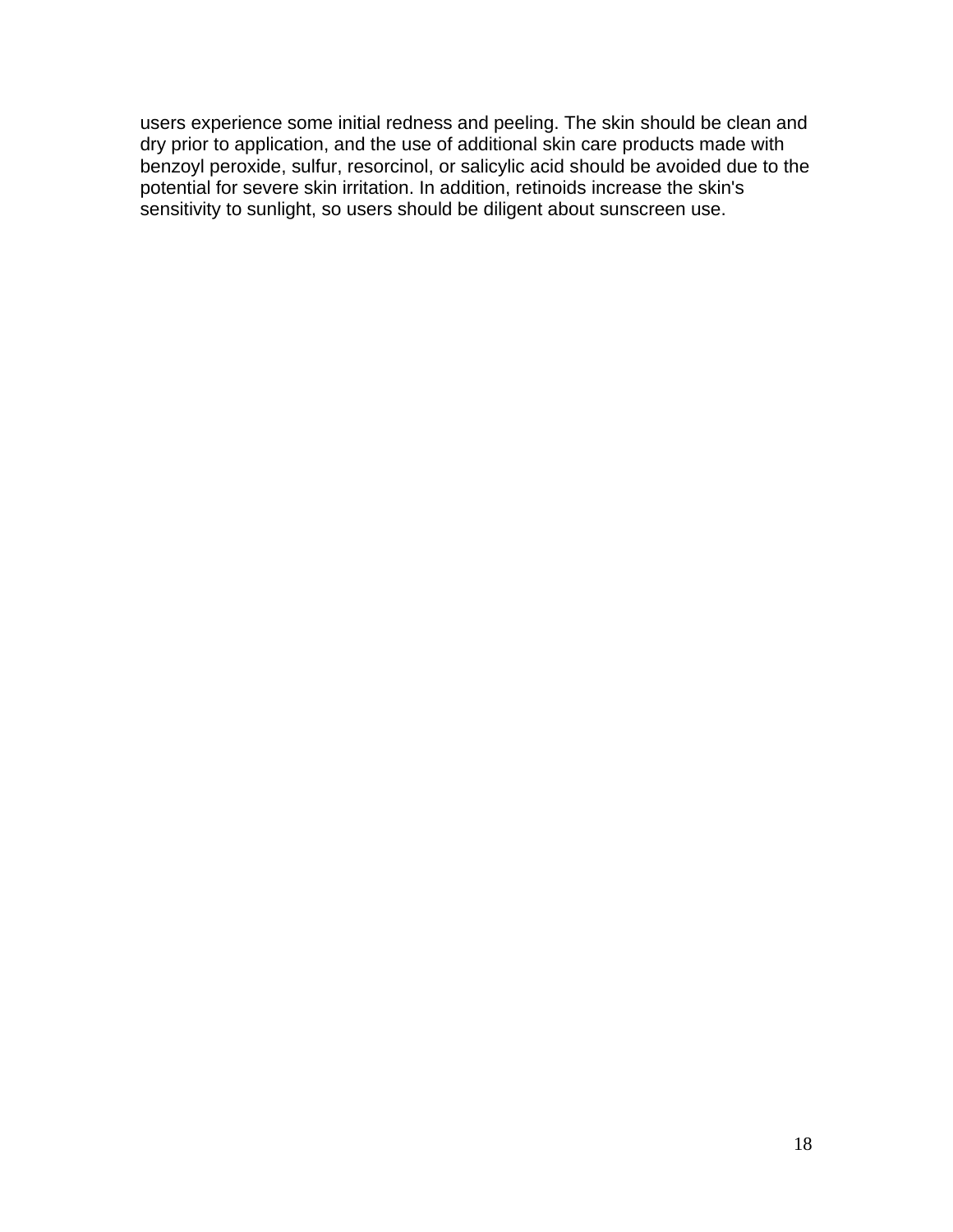### **Mature Clients: Alternative Treatments**

Your state's licensing body determines which treatments you are able to perform – some of the following may not be included. However, just like deep peels and prescription retinols, you should be aware of them to allow you to refer your mature clients effectively, and work with them safely both pre-and post-treatment.

#### **Laser Skin Treatments**

Laser skin treatments, which may also be called laser resurfacing, laser peels, lasabrasion, etc., speed the development of new skin cells and collagen by destroying damaged skin cells. The use of lasers – medical devices that produce focused streams of intense light – can transform the mature client's facial skin, addressing issues such as age spots, sagging jowls, wrinkles and fine lines, and more. Different skin conditions require different colors and intensities of light, so it is not uncommon to combine laser therapies and/or use multiple devices. Note that people with very dark skin may not be candidates for laser skin treatments; people with active acne lesions and active herpes infections should also avoid the process.

Laser skin treatments are classified into 3 major groups.

#### *Ablative Lasers*

Producing results similar to those obtained through deep peels or dermabrasion, ablative lasers destroy targeted skin cells by heating the water in them to the point of vaporization. Anesthesia/sedation is usually necessary during the treatment; post-treatment, the target areas are often raw, uncomfortable, and/or weepy, and ointments and bandages may be applied for the first few days. New skin and collagen then form as the wound heals.

At present, ablative laser therapies can only be provided by physicians. That said, you may be providing clients with pre- and post-therapy skincare, and may also be asked to consult with the physician performing the treatment.

#### *Non-Ablative Lasers*

Less invasive than ablative lasers, non-ablative lasers keep the epidermis intact by targeting deeper layers of the skin. Recovery time is shorter and side effects are milder; however, a number of treatments, often 2-5, may be necessary.

In most states, non-ablative laser therapies can only be provided by physicians. However, some states with two-tier licensing permit estheticians with "master" or equivalent designations to perform them; others are creating legislation that clarifies who may use cosmetic lasers, and under what circumstances.

#### *Fractional/Fractionated Lasers*

The newest treatment, fractional lasers reduce surface injury and increase depth of injury by creating individual tiny, deep holes in the skin, leaving surrounding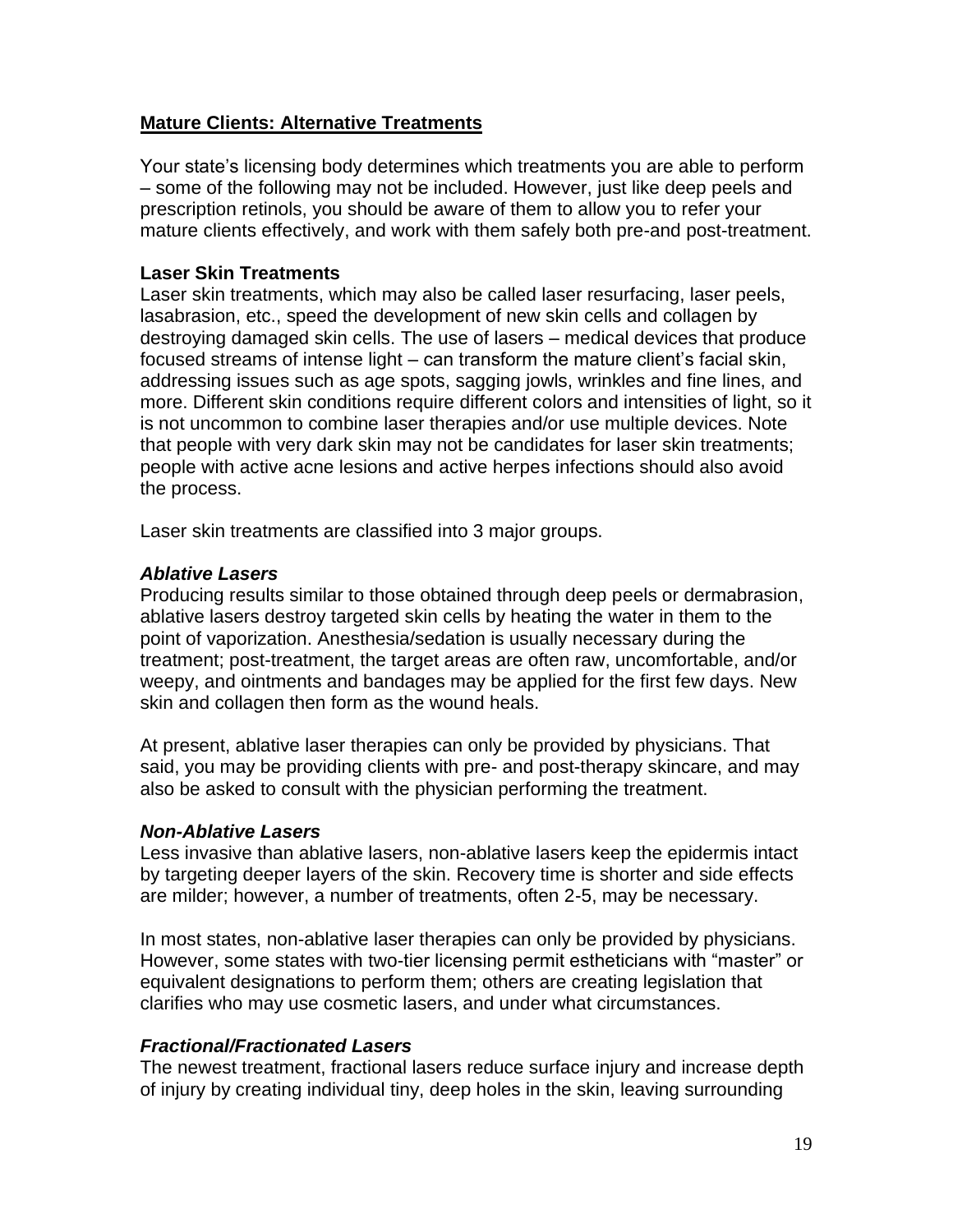areas intact and decreasing healing time. They can be either ablative or nonablative.

If the terms of your license allow you to perform or assist with laser skin treatments, or if you simply wish to learn more about them, multiple opportunities exist to acquire training, ranging from classroom to hands-on, intensives to longer programs, etc.

### **Microcurrent Therapy**

Microcurrent was first discovered in 1830, and has been mainly used in the medical field: it has the ability to heal the body 250% faster than the healing process alone. Then a physician accidentally noticed his patients' faces were smoother and younger-looking after Bell's palsy treatments... and the rest is history.

Sometimes referred to as a "natural facelift" or facial "toning," microcurrent therapy is safe and painless. Two hand-held prongs deliver precise, very lowvoltage electrical currents to the skin; these currents prompt the cells to repair damaged skin and stimulate collagen and elastin production, which helps plump the skin and eliminate fine lines and wrinkles. Per Joanna Vargas, founder of Joanna Vargas Salon in New York City, "According to studies, a microcurrent facial can increase collagen production up to 14%, elastin increases 48% and blood circulation goes up 38%." Results are cumulative with a high frequency of treatments recommended to start (as many as 10-15 in the first 6 weeks), then subsiding to a 3 month maintenance schedule.

Pregnant women, people with pacemakers or any kind of heart condition, and people with epilepsy or cancer should avoid microcurrent therapy. If your client is currently under a doctor's care, the doctor should clear them for microcurrent therapy prior to its being used.

This therapy can be delivered by dermatologists; estheticians in some states may also be able to specialize in microcurrent therapy.

#### **Cannabidiol (CBD) Creams and Oils**

A new mover and shaker in the world of facials and skin care is CBD oil or cream, the current MVP of the wellness world.

Cannabidiol (CBD) is a non-psychoactive derivative of the cannabis plant. As more and more states pass laws allowing medical, and in some cases recreational, use of marijuana, CBD has been getting a lot of attention. While additional research is underway research, preliminary results suggest it could potentially help people with a wide range of issues.

Focusing specifically on the beauty business, Board-certified dermatologist and specialist on the use topical cannabinoids in skin care Jeanette Jacknin states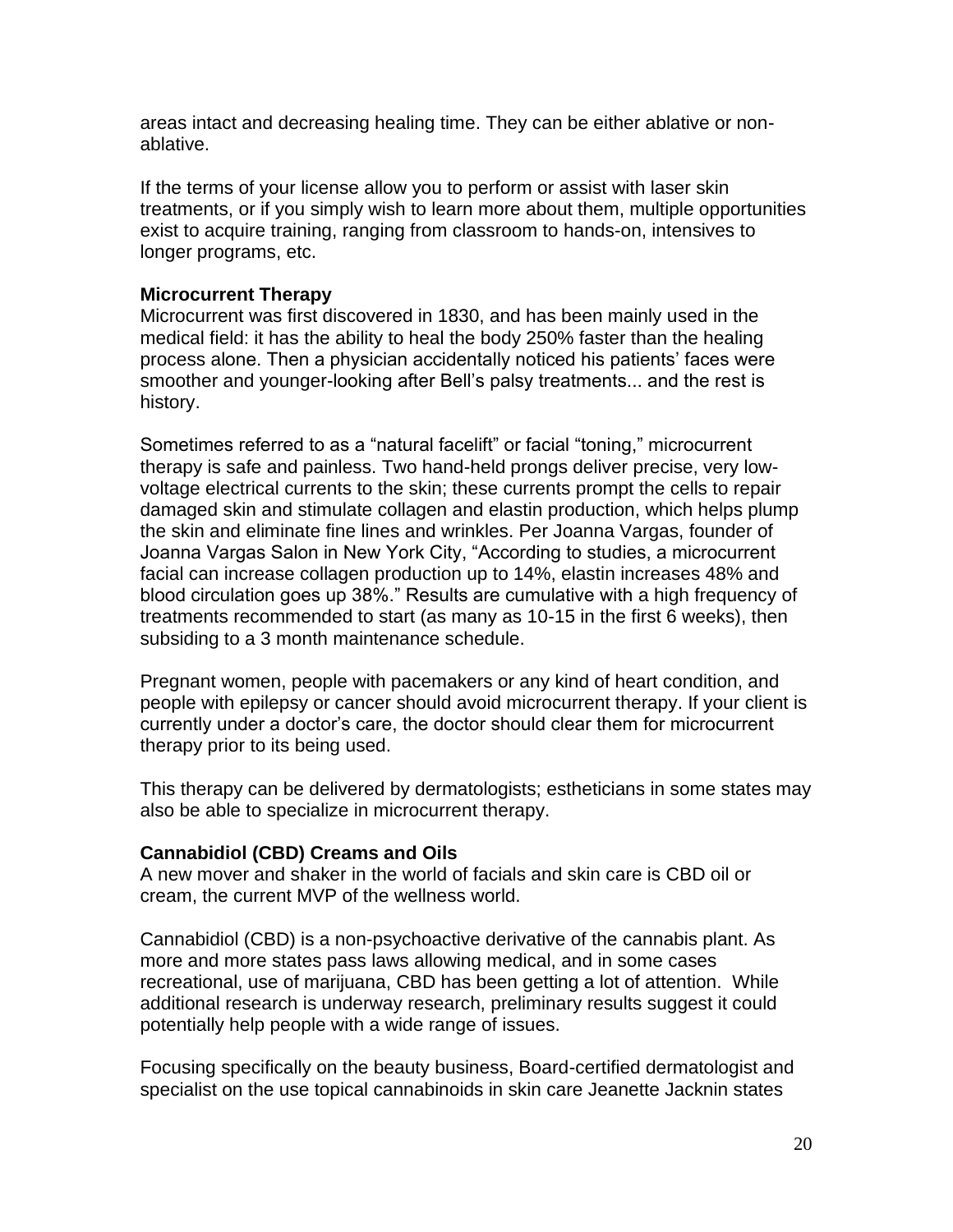that studies have shown that "affecting the endocannabinoid system – like with CBD – can help the skin look more radiant and youthful." CBD has anti inflammatory properties – it's been observed to be particularly helpful with acne. It's also an antioxidant, and as such may help counteract signs of aging caused by free radicals (molecules that contribute to visible aging). The combination of these two traits suggests that beauty products containing CBD can soothe and relax the skin, causing wrinkles to be less visible and giving the skin a firmer, healthier, younger appearance.

If you'd like to try CBD with your clients, you'll want to confirm its legality: CBD products must contain less than 0.3% tetrahydrocannabinol (THC) if your state doesn't allow recreational use of marijuana. Oils, creams, and lotions containing CBD can be applied directly to the skin, focusing on any target areas.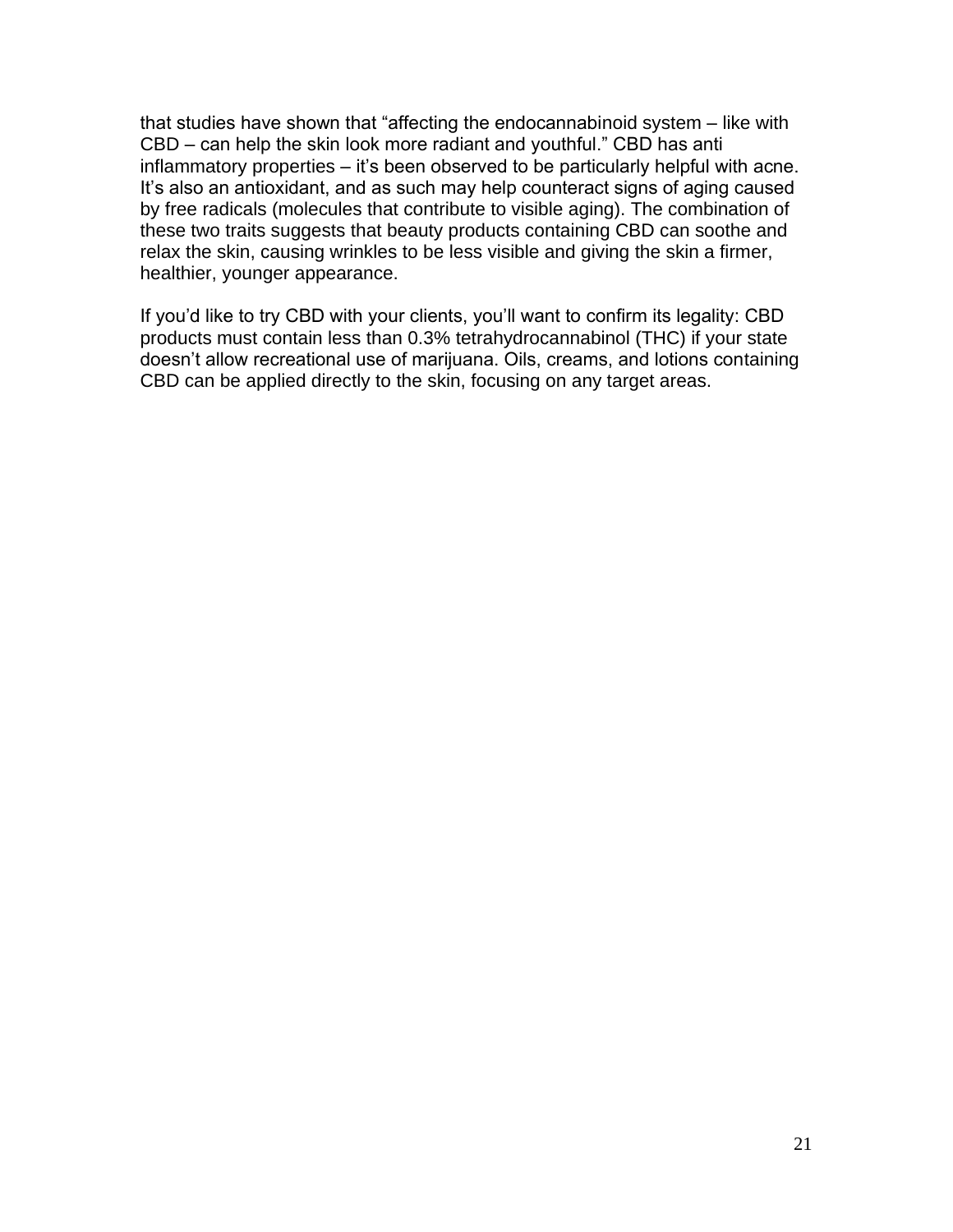# **Conclusion**

Salon skin care for the mature client must begin by addressing skin health, hydration, and elasticity. As the expert, you'll decide which elements of the classic facial should be altered in order to best support each specific client's goals; whether the final mask should be hydrating, firming, calming, soothing, or a combination of these effects; and whether an additional treatment or a referral might be called for.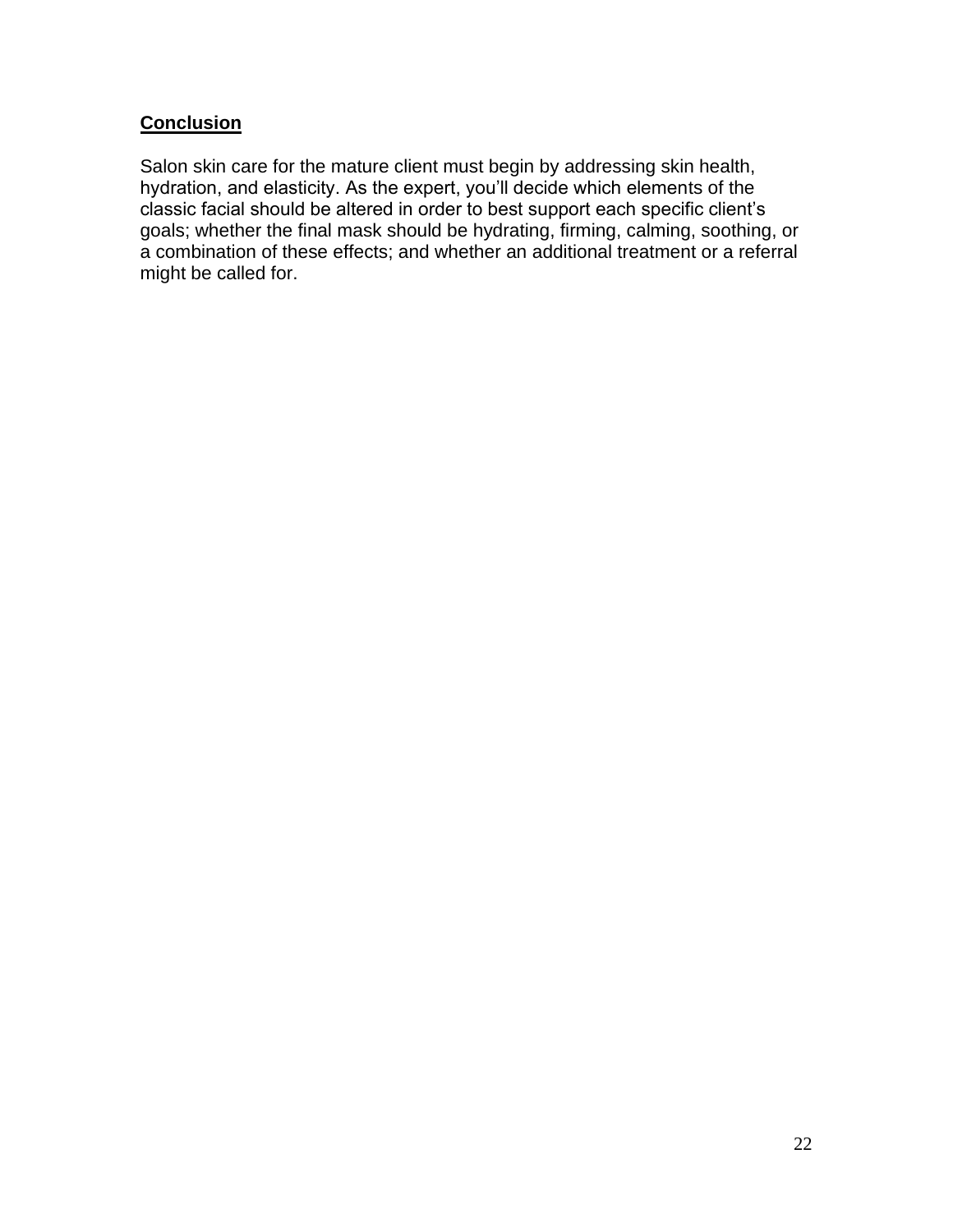# **References**

### **Introduction**

- 1. "Chapter 15: The Study of Skin." *Salon Fundamentals*. Evanston, IL: Pivot Point International, 2012. Print.
- 2. "Chapter 5: The Integumentary System; Section 5.1: Layers of the Skin." *Anatomy and Physiology*. Montreal, Quebec: Pressbooks, n.d. Web. <https://opentextbc.ca/anatomyandphysiology/chapter/5-1-layers-of-theskin/>. Last accessed March 22, 2019.
- 3. "Medical Encyclopedia: Aging changes in skin." *MedlinePlus.gov.* Bethesda, MD: U.S. National Library of Medicine, April 1, 2019. Web. [https://medlineplus.gov/ency/article/004014.htm.](https://medlineplus.gov/ency/article/004014.htm) Last accessed April 4, 2019.
- 4. *Milady Standard Esthetics: Fundamentals*, 11th edition. Boston, MA: Cengage, 2013. Print.

# **Facials: A Foundation**

- 1. Ati, Pratima. "10 Best Types Of Face Mask For Every Skin Type." *Stylecraze.com.* Stylecraze, October 12, 2018. Web. <https://www.stylecraze.com/articles/best-types-of-face-masks/#gref>. Last accessed March 22, 2019.
- 2. Cahn, Megan. "Is Steam Bad For Your Skin?" *Refinery29.com.* Refinery 29, May 14, 2016. Web. <https://www.refinery29.com/en-us/steam-skin-benefits>. Last accessed March 22, 2019.
- 3. "Contraindications." *SpaAtEsi.com.* The Spa at Esi, n.d. Web. <https://spaatesi.com/contraindications/>. Last accessed March 22, 2019.
- 4. Deseda, Alexandra. "Chemical vs Physical Exfoliation: Which is Better?" *SokoGlam.com.* Soko Glam, January 12, 2018. Web. <https://sokoglam.com/blogs/news/72731653-exfoliation-explained-chemicalvs-physical?>. Last accessed March 22, 2019.
- 5. Escoto, Michael. "The Essential Steps for a Spa Facial." *ThreadsBeautyBar.com.* Threads Beauty Bar & Spa, September 4, 2014. Web.

<http://www.threadsbeautybar.com/2014/09/essential-steps-spa-facial/>. Last accessed March 22, 2019.

- 6. "Facials: an Introduction." *GoodSpaGuide.co.uk.* The Good Spa Guide, April 11, 2013. Web. <https://goodspaguide.co.uk/features/facials-an-introduction>. Last accessed March 22, 2019.
- 7. Milady Standard Esthetics: Fundamentals, 11th edition. Boston, MA: Cengage, 2013. Print.
- 8. "What is the Difference between Exfoliation and a Mask?" *BabeandBeauty.com.* Babe + Beauty, n.d. Web. <https://www.babeandbeauty.com/home/exfoliationandmask>. Last accessed March 22, 2019.

## **Mature Clients: Additional Facial Considerations**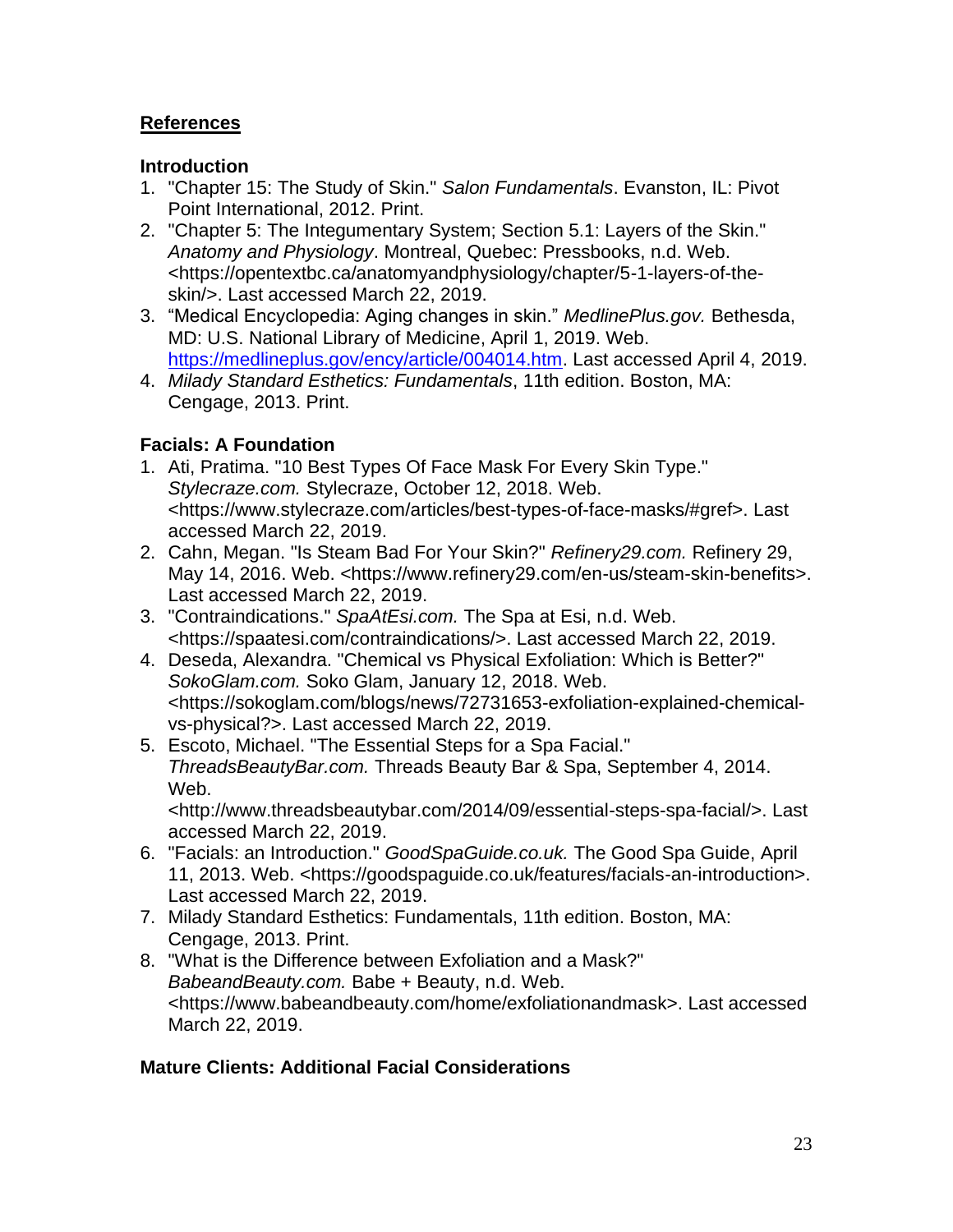- 1. "Glycyrrhiza glabra What is It?" *TruthinAging.com.* Truth in Aging, April 10, 2018. Web. <https://www.truthinaging.com/review/glycyrrhiza-glabra-what-isit>. Last accessed March 22, 2019.
- 2. Milady Standard Esthetics: Fundamentals, 11th edition. Boston, MA: Cengage, 2013. Print.

# **Mature Clients: Specific Skin Concerns & Treatments**

- 1. Basaraba, Sharon. "What Causes Acne in Older Women?" *VeryWellHealth.com.* About, Inc. (Dotdash), August 27, 2018. Web. <https://www.verywellhealth.com/acne-in-older-women-2223302>. Last accessed March 22, 2019.
- 2. "Chemical Peel." *MayoClinic.org.* Mayo Clinic, May 24, 2018. Web. <https://www.mayoclinic.org/tests-procedures/chemical-peel/about/pac-20393473>. Last accessed March 22, 2019.
- 3. "Chemical Peels and Your Skin." *WebMD.org.* WebMD LLC, June 8, 2017. Web. <https://www.webmd.com/beauty/cosmetic-procedures-chemical-peeltreatments#1>. Last accessed March 22, 2019.
- 4. "Dermabrasion." *Healthline.com.* Healthline Media, n.d. Web. <https://www.healthline.com/health/dermabrasion>. Last accessed March 22, 2019.
- 5. "Do Retinoids Really Reduce Wrinkles?" *Health.Harvard.edu.* Harvard Health Publishing, n.d. Web. <https://www.health.harvard.edu/staying-healthy/doretinoids-really-reduce-wrinkles>. Last accessed March 22, 2019.
- 6. Edgar, Julie. "Retinoids for Anti-Aging Skin." *WebMD.org.* WebMD LLC, November 14, 2012. Web. <https://www.webmd.com/beauty/features/retinoids-for-aging-skin#1>. Last accessed March 22, 2019.
- 7. "How to Use Retinoids for Wrinkles." *Healthline.com.* Healthline Media, n.d. Web. <https://www.healthline.com/health/beauty-skin-care/retinoids-forwrinkles#choosing-the-right-retinoid>. Last accessed March 22, 2019.
- 8. Milady Standard Esthetics: Fundamentals, 11th edition. Boston, MA: Cengage, 2013. Print.
- 9. Palmer, Angela. "Can Acne Facials Help Clear Pimples?" *VeryWellHealth.com.* About, Inc. (Dotdash), November 16, 2018. Web. <https://www.verywellhealth.com/do-acne-facials-work-15649>. Last accessed March 22, 2019.
- 10."Q&A: Spa Treatments & Disease Vs. Sydrome." *Rosacea.org*. National Rosacea Society, Summer 2007. Web. <https://www.rosacea.org/rosaceareview/2007/summer/q-a-spa-treatments-disease-vs-sydrome>. Last accessed March 22, 2019.
- 11."Rosacea: Types, Causes, and Remedies." *Healthline.com.* Healthline Media, n.d. Web. <https://www.healthline.com/health/skin/rosacea#treatment>. Last accessed March 22, 2019.
- 12.Roth, Kara. "What are the Differences between Chemical Peels?" *WestlakeDermatology.com.* Westlake Dermatology, February 6, 2015. Web.